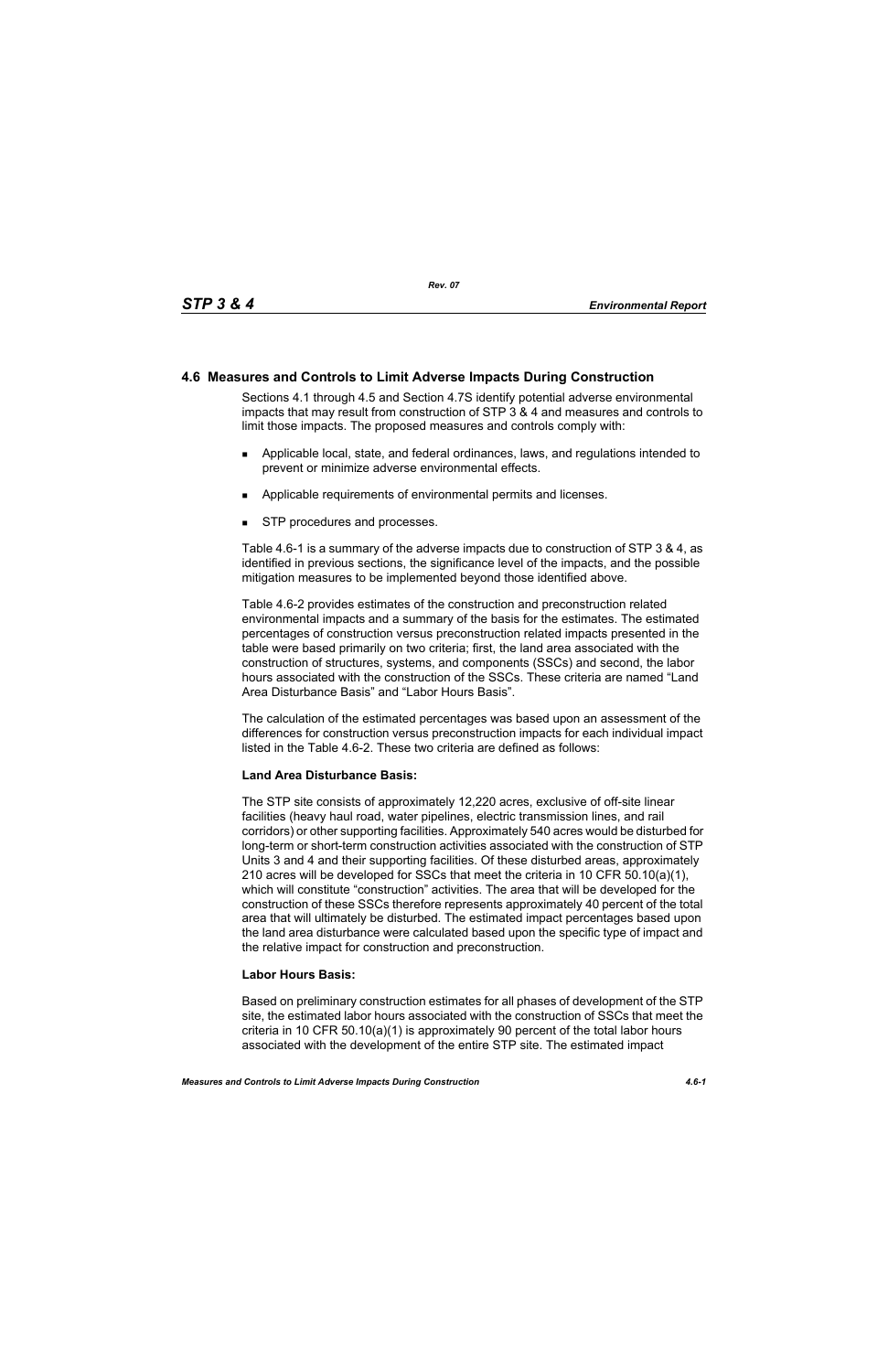percentages based upon the labor hours were calculated based upon the specific type of impact and the relative impact for construction and preconstruction.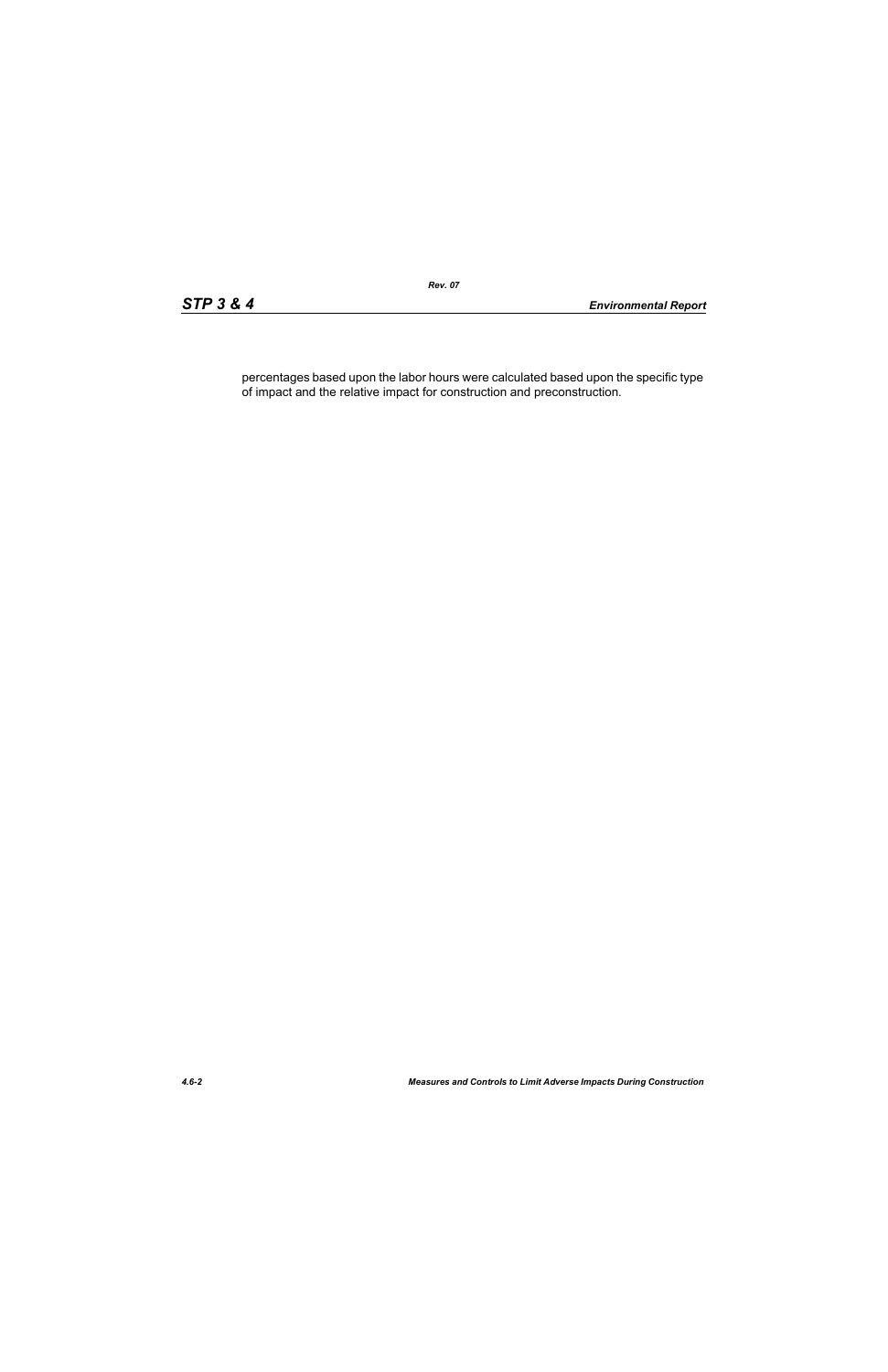| Impact                         | <b>Description of Potential Impact</b>                                                                                                                                                                                   | <b>Potential</b><br>Impact<br>Significance<br>$[1]$ | <b>Planned Control Program</b>                                                                                                                                                                                                                                                                                        |
|--------------------------------|--------------------------------------------------------------------------------------------------------------------------------------------------------------------------------------------------------------------------|-----------------------------------------------------|-----------------------------------------------------------------------------------------------------------------------------------------------------------------------------------------------------------------------------------------------------------------------------------------------------------------------|
| 4.0 Land Use Impacts           |                                                                                                                                                                                                                          |                                                     |                                                                                                                                                                                                                                                                                                                       |
| 4.1.1 The Site<br>and Vicinity | Ground-disturbing activities including<br>installation of a slurry wall, excavating and<br>recontouring the landscape.[2]                                                                                                | S                                                   | Conduct construction activities using best management practices<br>(BMP) in accordance with regulatory and permit requirements.<br>Implement environmental controls required in the SWPPP (Storm<br>Water Pollution Prevention Plan) such as weekly compliance<br>inspections, documentation of runoff controls, etc. |
|                                | Removal of vegetation within the temporary and<br>permanent impact areas.[2]                                                                                                                                             | S                                                   | Clean up and dispose of waste debris at designated location.<br>Temporary impact area will be graded, landscaped to match the<br>surrounding area, and revegetated.                                                                                                                                                   |
|                                | Stockpiling of soils on site including spoil<br>mounds and borrow pit soils.[2]                                                                                                                                          | S                                                   | Restrict stockpiling to designated areas. Stabilize all loose soils<br>on site through the use of approved erosion control<br>methodologies and soil erosion and sediment control plan.                                                                                                                               |
|                                | Construction of new permanent structures and<br>the creation of impervious surface within the<br>existing STP Site (i.e., the haul road and the<br>parking area). The site is designated for<br>industrial land use. [2] | S                                                   | Restrict construction to the designated areas within the STP site.                                                                                                                                                                                                                                                    |
|                                | Impacts to wetlands and other surface waters<br>e.g. removal of onsite drainage ditch.                                                                                                                                   | S                                                   | Avoid wetlands. Use appropriate erosion control measures to<br>prevent turbid water, soil deposition, vegetation removal, etc.,<br>from impacting drainage features, wetlands and downstream<br>areas through the approved SWPPP.                                                                                     |
|                                | Construction activities conducted within the<br>Coastal Management Zone.[2]                                                                                                                                              | $S-M$                                               | Proposed project is consistent with the Texas Coastal<br>Management Plan.                                                                                                                                                                                                                                             |
|                                | Construction activities (e.g., crossing of a<br>pipeline, installation of discharge pipe, etc.)<br>conducted within the designated flood zone and<br>other sensitive areas.                                              | S                                                   | Avoid these areas where possible. Comply with regulatory and<br>permit requirements.                                                                                                                                                                                                                                  |

 $4.6 - 3$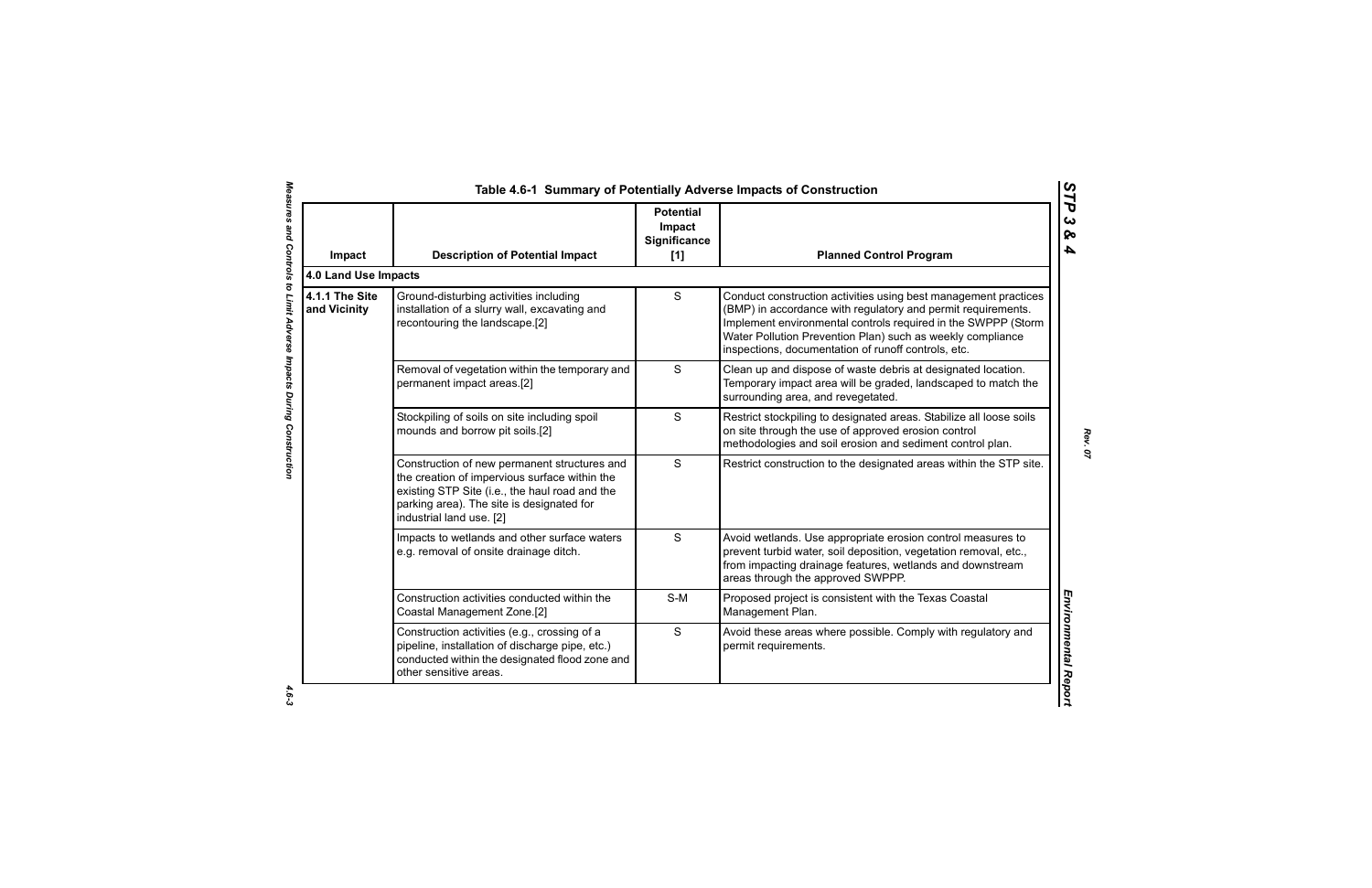| Table 4.6-1 Summary of Potentially Adverse Impacts of Construction (Continued |  |  |  |
|-------------------------------------------------------------------------------|--|--|--|
|-------------------------------------------------------------------------------|--|--|--|

|                                                                               | Potential short-term land use changes in the<br>vicinity of the project due to development of<br>employee housing.[2]                                                                                                                        | $S-M$ | The temporary housing facilities, if constructed, would be<br>converted to pre-project conditions upon completion of<br>construction.                                                                                                                                                                      |
|-------------------------------------------------------------------------------|----------------------------------------------------------------------------------------------------------------------------------------------------------------------------------------------------------------------------------------------|-------|------------------------------------------------------------------------------------------------------------------------------------------------------------------------------------------------------------------------------------------------------------------------------------------------------------|
|                                                                               | The increase in traffic during shift change and<br>increased truck deliveries will impact traffic on<br>existing roads during peak times.                                                                                                    | S     | Stagger work shifts and truck delivery times to reduce the<br>additional traffic during peak hours.                                                                                                                                                                                                        |
| 4.1.2<br><b>Transmission</b><br><b>Corridors and</b><br><b>Off-Site Areas</b> | Potential short-term physical land use changes<br>due to the addition of a 345 Kilovolt switchyard<br>and rerouting of one 345 kV transmission line<br>that is currently connected to Bay No. 1 of the<br>existing switchyard for STP 1 & 2. | S     | Minimization of land use impacts through the use of existing<br>access points and ROW roads. Limit construction activities<br>associated with the new onsite switchyard and connecting<br>transmission lines to those areas previously disturbed for<br>construction activities associated with STP 1 & 2. |
| 4.1.3 Historic<br><b>Properties</b>                                           | Ground-disturbing activities including grading,<br>excavation, recontouring, and construction may<br>expose historic resources.                                                                                                              | S     | Take appropriate actions as required by site procedures following<br>discovery of potential historic or archaeological resources.                                                                                                                                                                          |
|                                                                               |                                                                                                                                                                                                                                              |       |                                                                                                                                                                                                                                                                                                            |
|                                                                               |                                                                                                                                                                                                                                              |       |                                                                                                                                                                                                                                                                                                            |
|                                                                               |                                                                                                                                                                                                                                              |       |                                                                                                                                                                                                                                                                                                            |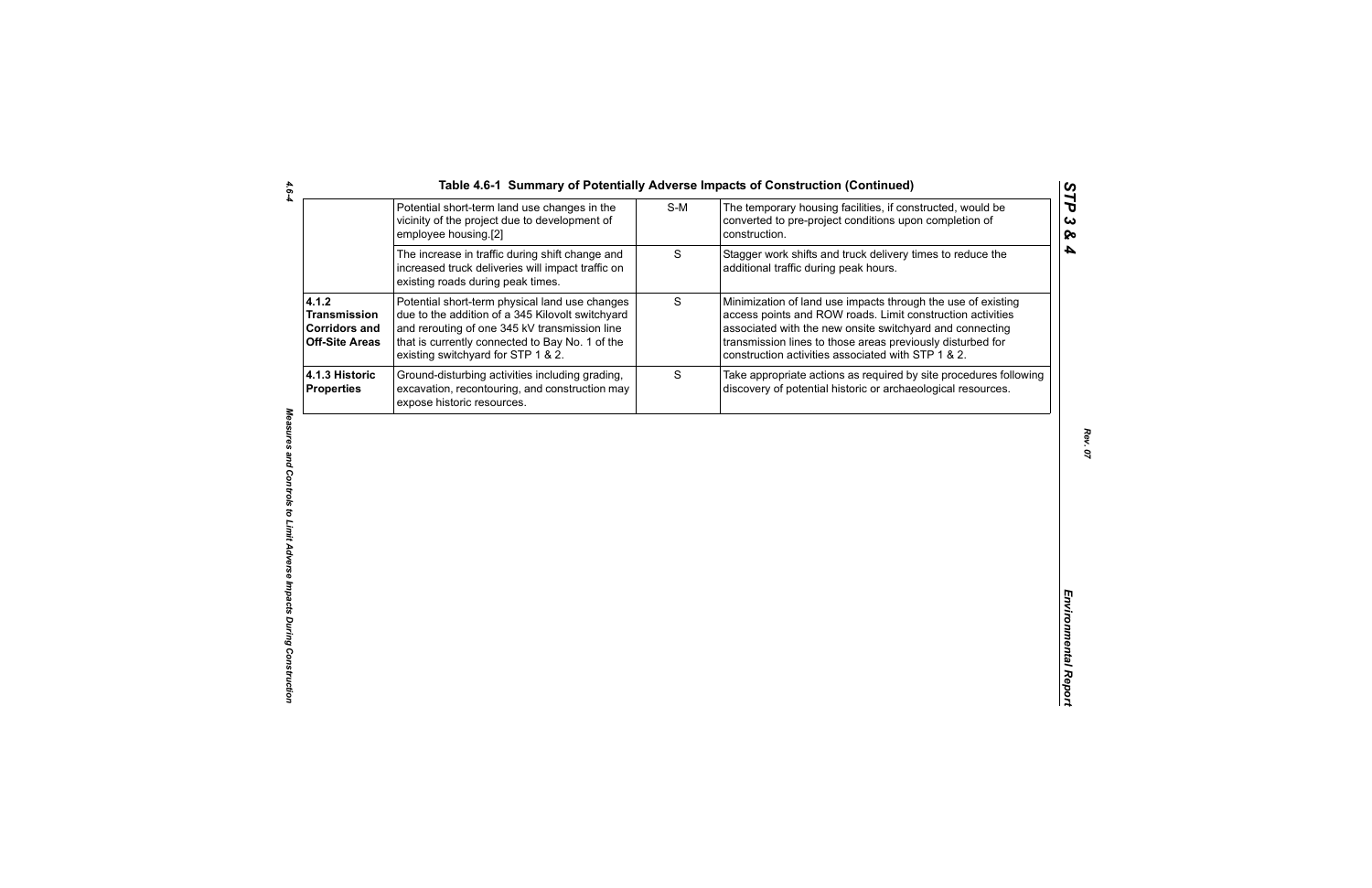| 4.2.1<br>Hydrologic<br><b>Alterations</b>     | Impacts to onsite surface water drainage flows<br>by diverting or filling several unnamed onsite<br>drainage features.[2]                                 | S | New drainage ditches and other features such as sediment filters<br>ଚ୍ଚ<br>would be used to accommodate surface water runoff from altered<br>drainage areas and the newly constructed impervious areas.                                                                                                                                                                                                                                                                                                                                                                                                                         |
|-----------------------------------------------|-----------------------------------------------------------------------------------------------------------------------------------------------------------|---|---------------------------------------------------------------------------------------------------------------------------------------------------------------------------------------------------------------------------------------------------------------------------------------------------------------------------------------------------------------------------------------------------------------------------------------------------------------------------------------------------------------------------------------------------------------------------------------------------------------------------------|
|                                               |                                                                                                                                                           |   | Avoid all wetlands. Appropriate erosion control measures will be<br>taken on all drainage features and wetlands to prevent turbid<br>water, soil deposition, vegetation removal, etc., from occurring<br>within those areas or downstream areas through the approved<br>SWPPP.                                                                                                                                                                                                                                                                                                                                                  |
|                                               | Increase in surface water as a result of<br>dewatering and excavation activities. [2]                                                                     | S | To decrease the volume of surface water runoff created during<br>dewatering/excavating activities of the deeply excavated areas, a<br>groundwater control system will be installed consisting of a slurry<br>wall and perimeter circuit of deep wells in conjunction with sand<br>drains. All other surface water runoff created during the<br>excavation/dewatering activities will be controlled by a series of<br>ditches that drain the water away from construction activities.<br>Proper erosion controls will be used to contain sediments found in<br>the runoff before it is discharged into any jurisdictional water. |
| aquifer.[2]                                   | Impacts to local hydrology resulting from the<br>excavation through the shallow aquifer, and<br>subsequent dewatering of the shallow                      | S | Local drinking water wells found in the vicinity of the construction<br>area will be unaffected because they are located in the deeper<br>aquifer which is isolated by surficial clays. Dewatering would<br>occur within the shallow aquifer in a limited area for a short period<br>of time. Upon completion of construction, groundwater in the<br>shallow aquifer will return to natural elevations.                                                                                                                                                                                                                         |
| 4.2.2 Water Use<br><b>Impacts</b><br>use. [2] | Potential for water pressure reduction within the<br>local water table due to dewatering activities for<br>dust abatement, concrete mixing, potable water | S | Limit dewatering activities to only those necessary for<br>construction.<br>Environmental Repor                                                                                                                                                                                                                                                                                                                                                                                                                                                                                                                                 |

 $4.6 - 5$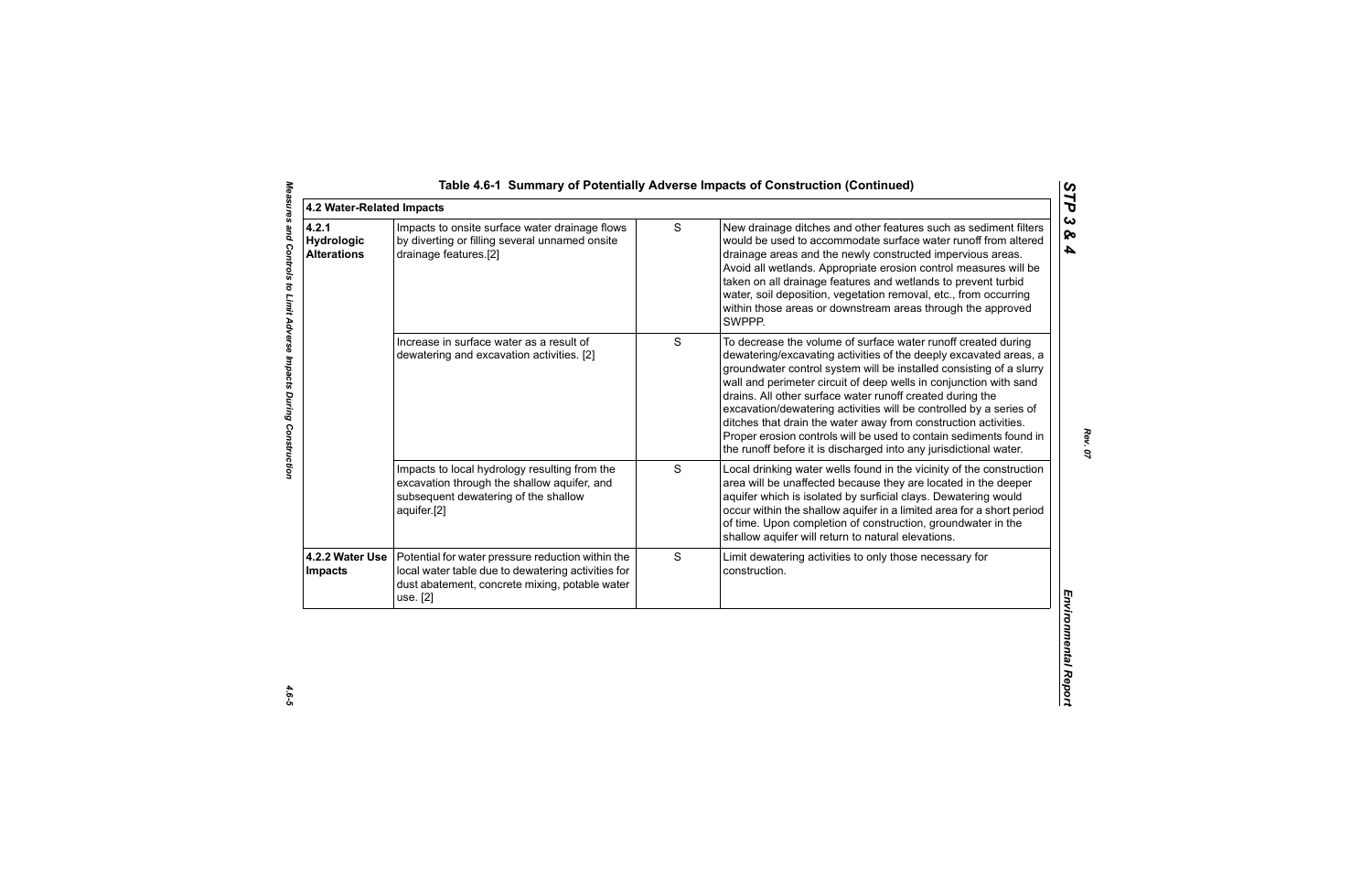|                                        |                                                                                                                                                                                                                              |               | Table 4.6-1 Summary of Potentially Adverse Impacts of Construction (Continued)                                                                                                                                                                                                                                                                                                                                                                                                              |
|----------------------------------------|------------------------------------------------------------------------------------------------------------------------------------------------------------------------------------------------------------------------------|---------------|---------------------------------------------------------------------------------------------------------------------------------------------------------------------------------------------------------------------------------------------------------------------------------------------------------------------------------------------------------------------------------------------------------------------------------------------------------------------------------------------|
| 4.2.3 Water-<br><b>Quality Impacts</b> | Potential impacts on surface water quality from<br>accidental release of fuel, oils, or other<br>chemicals associated with construction<br>activities into onsite wetlands and drainage<br>features.                         | S             | Develop and implement a construction SWPPP and spill<br>response plan.                                                                                                                                                                                                                                                                                                                                                                                                                      |
|                                        | A potential impact to Little Robbins Slough,<br>Kelly's Pond, and subsequently the Colorado<br>River due to turbidity and sedimentation caused<br>by soil erosion from ground disturbance.[2]                                | S             | Adhere to applicable regulations and permit requirements found<br>in the TPDES permit. Implement BMPs to prevent the movement<br>of pollutants (including sediments) into wetlands and water bodies<br>via storm water runoff. BMPs will include the use of erosion<br>control measures such as silt fences to prevent sedimentation<br>and turbid water discharge.<br>Use of vegetated land buffers between water bodies and the<br>construction site will minimize sedimentation impacts. |
| <b>4.3 Ecological Impacts</b>          |                                                                                                                                                                                                                              |               |                                                                                                                                                                                                                                                                                                                                                                                                                                                                                             |
| 4.3.1 Terrestrial<br><b>Ecosystems</b> | Construction activities will result in habitat loss<br>and will displace animals such as birds and<br>mammals that currently inhabit the construction<br>site. The mortality rate of less mobile animals<br>may increase.[2] | S             | Limit vegetation removal to only those areas needed for<br>construction. Restoration of the temporary impact areas will be<br>completed in a timely manner upon completion of construction.                                                                                                                                                                                                                                                                                                 |
|                                        | Filling of drainage areas and ditches may<br>impact foraging and roosting habits of wetland-<br>dependent species.[2]                                                                                                        | $\mathbf S$   | Restore the habitat by relocating and revegetating of drainage<br>areas.                                                                                                                                                                                                                                                                                                                                                                                                                    |
|                                        | Impacts to biota from use of wetlands as<br>laydown areas or spoil areas. [2]                                                                                                                                                | S             | Avoid wetland areas during construction activities.                                                                                                                                                                                                                                                                                                                                                                                                                                         |
|                                        | Potential impacts to local bird population from<br>bird collisions with man-made structures<br>(cranes, buildings) during construction.                                                                                      | S             | The likelihood of this impact is low and when considered with the<br>availability of the resource on a regional basis, mitigation is not<br>necessary.                                                                                                                                                                                                                                                                                                                                      |
|                                        | Wildlife may be startled or frightened away by<br>construction noises.[2]                                                                                                                                                    | ${\mathsf S}$ | Animal displacement due to noise should be temporary in nature.<br>Animals should return upon completion of construction.                                                                                                                                                                                                                                                                                                                                                                   |
|                                        | Potential disturbance to nesting birds caused<br>by noise/movement during transmission line<br>upgrades. The disturbance impacts will<br>increase during the nesting season.                                                 | S             | Scheduling work during non-nesting periods would minimize<br>these impacts.                                                                                                                                                                                                                                                                                                                                                                                                                 |
|                                        |                                                                                                                                                                                                                              |               |                                                                                                                                                                                                                                                                                                                                                                                                                                                                                             |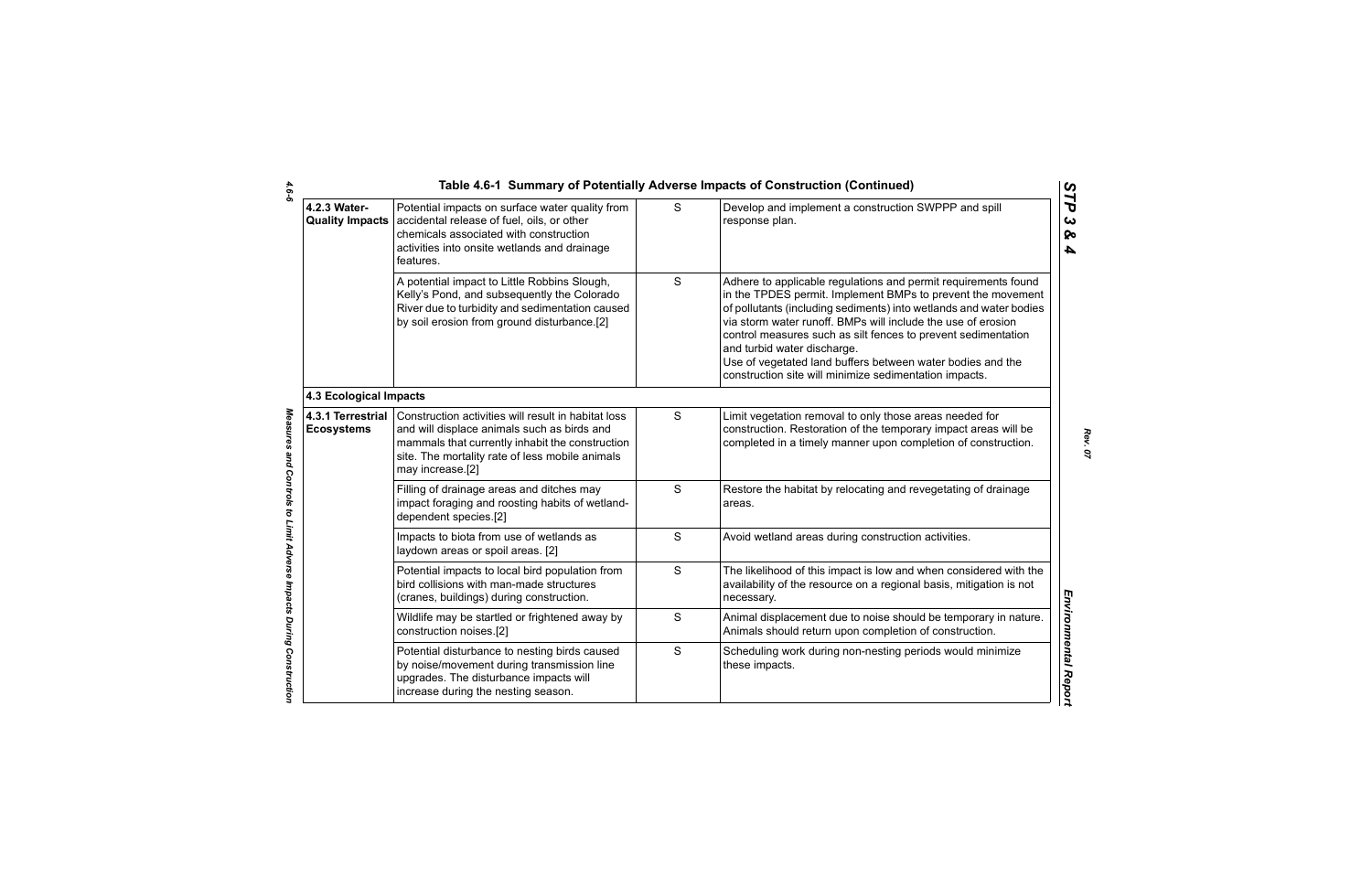| 4.3.2 Aquatic<br>Ecosystems-<br><b>Construction</b><br><b>Impacts</b> | Potential impacts on aquatic ecology from<br>accidental release of fuel, oils, or other<br>chemicals associated with construction<br>activities in to onsite wetlands and drainage<br>features.                                                                                                                  | S             | Develop and implement a construction SWPPP and spill<br>response plan.                                                                                                                                                                                                                                                                                                                                                                                                                                   |
|-----------------------------------------------------------------------|------------------------------------------------------------------------------------------------------------------------------------------------------------------------------------------------------------------------------------------------------------------------------------------------------------------|---------------|----------------------------------------------------------------------------------------------------------------------------------------------------------------------------------------------------------------------------------------------------------------------------------------------------------------------------------------------------------------------------------------------------------------------------------------------------------------------------------------------------------|
|                                                                       | Potential impacts to aquatic plants, benthic<br>macroinvertebrates, and fish as a result of<br>water turbidity and sedimentation caused by<br>soil erosion from construction activities such as<br>road construction, excavation, grading,<br>temporary storage of soil piles, and use of<br>heavy machinery.[2] | ${\mathsf S}$ | Develop and implement erosion and sediment control plans that<br>incorporate recognized BMPs such as covering all disturbed<br>areas, keeping to a minimum the length of time disturbed soil is<br>exposed to weather, and intercepting and retaining sediment via<br>retention ponds and drainage ditches. Upon completion of<br>construction along stream banks or drainage features, disturbed<br>areas will be rip-rapped or seeded to establish a perennial<br>vegetative cover to prevent erosion. |
|                                                                       | Impacts to the benthic community resulting<br>from suspended sediments from erosion of<br>surface soil. Impacts may include blockage of<br>light for photosynthesis, interference in<br>respiration in invertebrates, smothering of eggs,<br>and degradation of the quality of spawning<br>grounds.              | S             | Divert excess surface water caused by construction activities into<br>sediment settling ponds prior to release into on site drainage<br>features.                                                                                                                                                                                                                                                                                                                                                        |
|                                                                       | Impacts to fish populations due to the loss of<br>invertebrates from suspended sediments.                                                                                                                                                                                                                        | S             | Develop and implement erosion and sediment control plans as<br>mentioned above.                                                                                                                                                                                                                                                                                                                                                                                                                          |
|                                                                       | Displacement of fish, aquatic species,<br>crustaceans, and insects due to filling of<br>drainage features on site.[2]                                                                                                                                                                                            | S             | The impacted acreage of this non-jurisdictional area is small and<br>the type of habitat is not unique to the area. Due to the availability<br>of this resource on a regional basis and because no important<br>species are found onsite, mitigation is not necessary.                                                                                                                                                                                                                                   |
|                                                                       | Temporary decline in insect population from<br>rerouting of onsite drainage features.[2]                                                                                                                                                                                                                         | $\mathbf S$   | Restore the habitat by relocating and revegetating the drainage<br>feature.                                                                                                                                                                                                                                                                                                                                                                                                                              |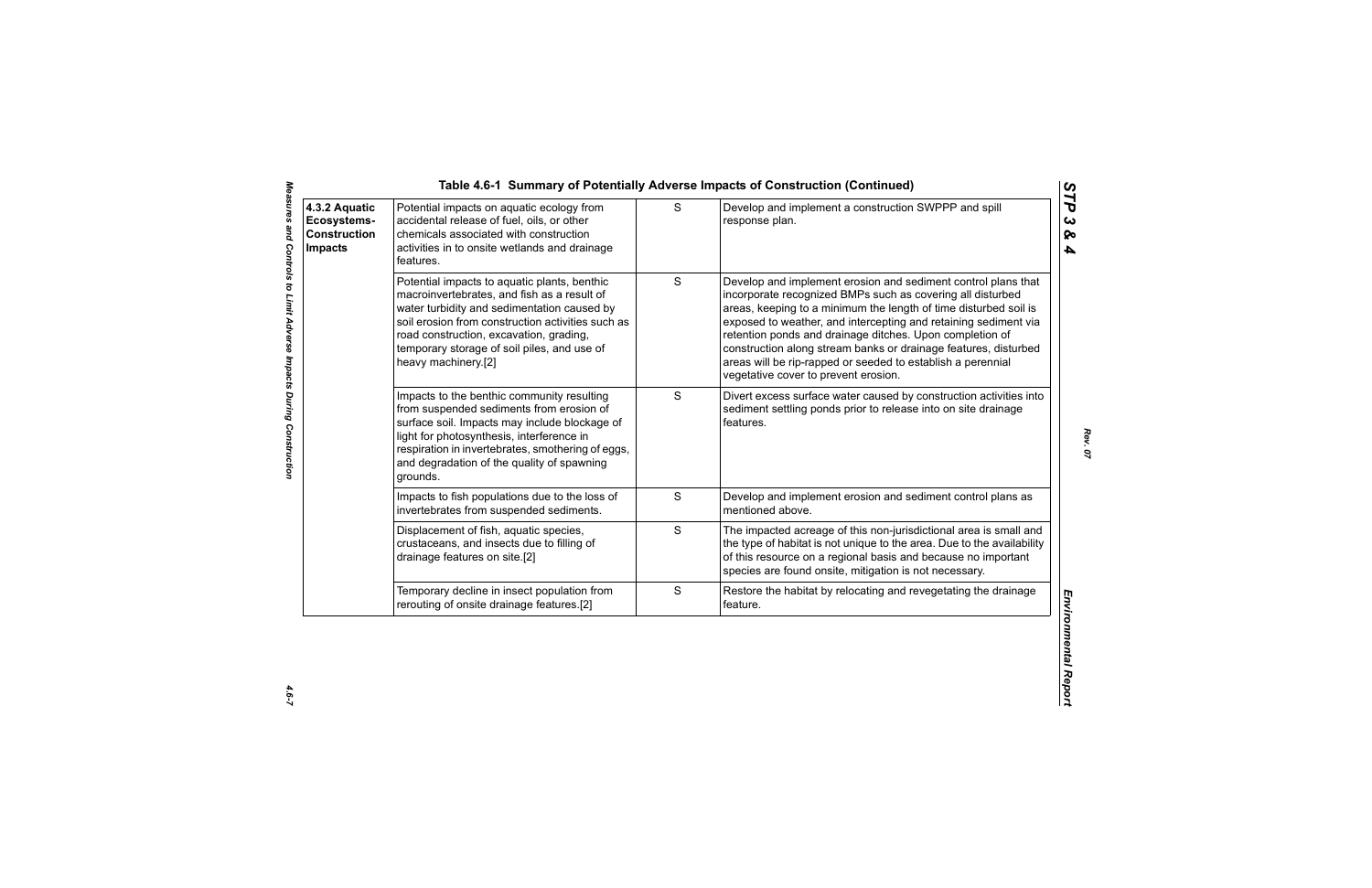|  | Table 4.6-1 Summary of Potentially Adverse Impacts of Construction (Continued) |  |  |  |
|--|--------------------------------------------------------------------------------|--|--|--|
|--|--------------------------------------------------------------------------------|--|--|--|

| 4.4 Socioeconomic Impacts        |                                                                                                                                                                                                                                         |             |                                                                                                                                                                                                                                                                                                                                                                                                                                                                    |
|----------------------------------|-----------------------------------------------------------------------------------------------------------------------------------------------------------------------------------------------------------------------------------------|-------------|--------------------------------------------------------------------------------------------------------------------------------------------------------------------------------------------------------------------------------------------------------------------------------------------------------------------------------------------------------------------------------------------------------------------------------------------------------------------|
| 4.4.1 Physical<br><b>Impacts</b> | Potential temporary impacts to construction<br>workers, STP personnel, people living or<br>working adjacent to the construction area, and<br>transient populations caused by exposure to<br>elevated noise levels. [2]                  | S           | Construction workers would use hearing protection. The public<br>will be notified of impending construction activities that may<br>exceed acceptable noise levels. Perform all construction activities<br>in compliance with local, state, and federal regulations.<br>Emergency first-aid care would be available at the construction<br>site, and regular health and safety monitoring will be conducted<br>during construction.                                 |
|                                  | Potential temporary impacts to construction<br>workers, STP personnel, people living or<br>working adjacent to the construction area, and<br>transient populations caused by fugitive dust<br>and fine particulate matter emissions.[2] | S           | Minimize the potential for these emissions by using local, state,<br>and federal regulations. Prepare a dust control plan containing<br>dust control measures such as watering, stabilization of disturbed<br>areas, phased grading to minimize disturbance acreage, covering<br>haul truck beds, etc. Emergency first-aid care would be available<br>at the construction site, and regular health and safety monitoring<br>will be conducted during construction. |
|                                  | Potential temporary impacts to construction<br>workers, STP personnel people living or<br>working adjacent to the construction area and<br>transient populations caused by exhaust<br>emissions.[2]                                     | S           | Equipment will be serviced regularly. Equipment will be operated<br>in accordance with local, state, and federal emission<br>requirements. Construction activities will be phased to minimize<br>peak hour degradation of local ambient air quality. Emergency<br>first-aid care would be available at the construction site, and<br>regular health and safety monitoring will be conducted during<br>construction.                                                |
|                                  | Degradation of roads in the vicinity of the<br>project due to increased traffic and an increase<br>in heavy, wide-bodied trucks and equipment.[2]                                                                                       | $\mathbf S$ | Alert local government agencies and complete road repairs and<br>improvements (i.e., patching cracks and potholes, adding turn<br>lanes, reinforcing soft shoulders) in a timely manner.                                                                                                                                                                                                                                                                           |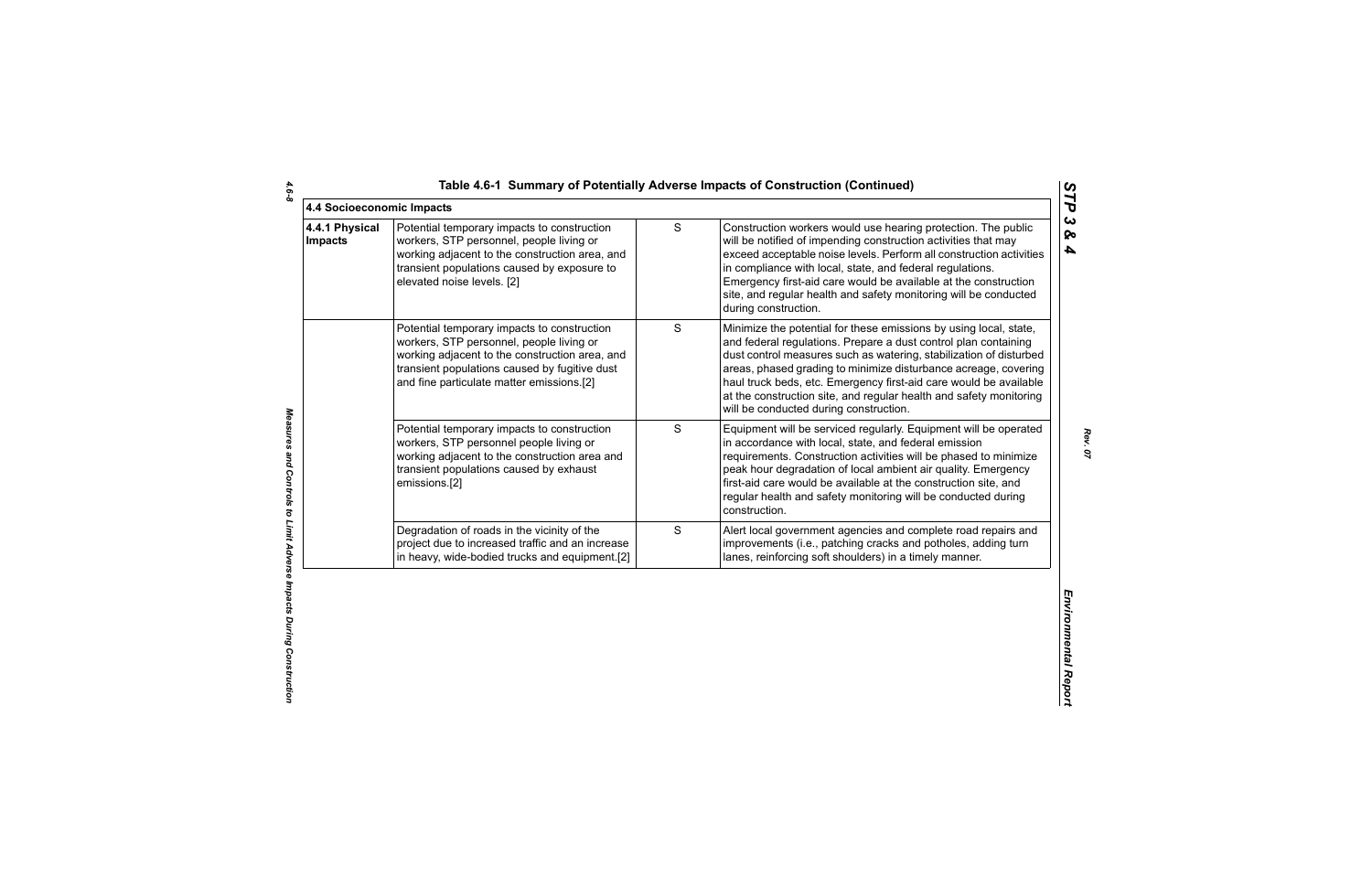|                                                                                                                                |             | necessary, establishing a centralized parking area with shuttle<br>service, encouraging carpools, and staggering shifts.                                                                                                                                                                      |
|--------------------------------------------------------------------------------------------------------------------------------|-------------|-----------------------------------------------------------------------------------------------------------------------------------------------------------------------------------------------------------------------------------------------------------------------------------------------|
| Potential short-term housing shortage in<br>Matagorda County.[2]                                                               | $M-L$       | Mitigation efforts will be market-driven over time. Construction<br>employment will increase gradually with a peak after 2 or 3 years.<br>This will allow time for construction of new housing. Temporary<br>housing could be constructed as needed.                                          |
| Water shortages in Matagorda County as a<br>result of the in-migrating construction<br>workforce.[2]                           | $M-L$       | Maintain communication with local government and planning<br>officials so that ample time is given to plan for the influx.<br>Mitigation strategies could include reuse, seawater desalination,<br>conservation, and the Lower Colorado River Authority/San<br>Antonio Water System Project.  |
| Shortage of waste water treatment plants in<br>Matagorda County as a result of the in-<br>migrating construction workforce.[2] | M-L         | Maintain communication with local government and planning<br>officials so that ample time is given to plan for the influx.                                                                                                                                                                    |
| Potential impacts to police and fire services in<br>Matagorda County. [2]                                                      | M           | Maintain communication with local government officials so that<br>expansions in police and fire services could be coordinated,<br>planned, and funded in a timely manner. Funding for this<br>expansion will be provided through the increased tax revenues<br>from the construction project. |
| Potential impacts to medical services in<br>Matagorda County. [2]                                                              | $\mathsf S$ | Projected increase in the population during construction would<br>not stress the current capacity; therefore mitigation would not be<br>warranted.                                                                                                                                            |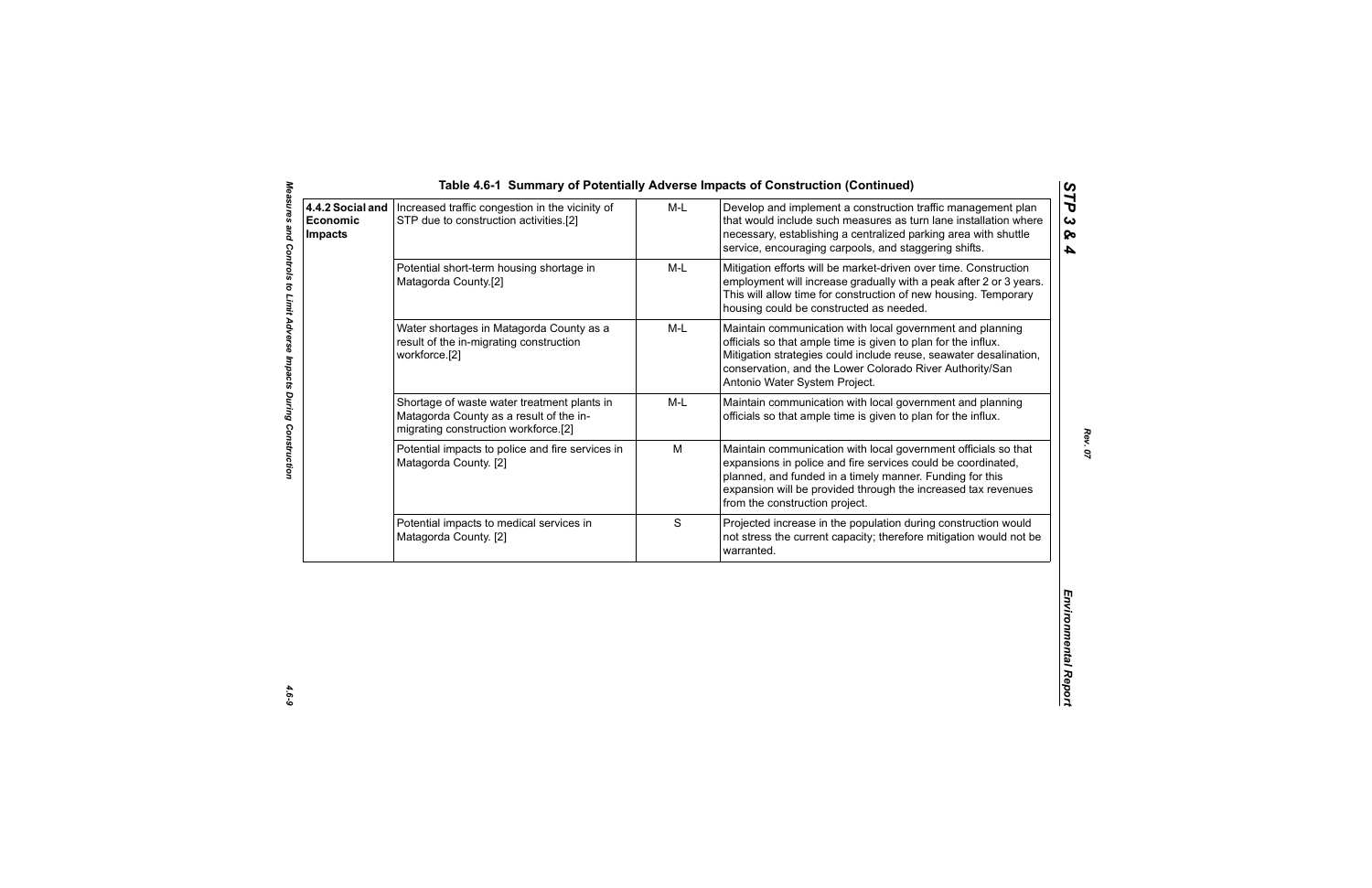|                                                                                     | $\mathsf S$<br>Potential impacts to social services in<br>Matagorda County.[2]                                                                                                    |       | Construction could be beneficial to the disadvantaged population<br>by creating jobs therefore decreasing the need for social services.<br>Impacts to social services should be small and not warrant further<br>mitigation.                                                                                                                                                                                                                                                                                                                                                     |
|-------------------------------------------------------------------------------------|-----------------------------------------------------------------------------------------------------------------------------------------------------------------------------------|-------|----------------------------------------------------------------------------------------------------------------------------------------------------------------------------------------------------------------------------------------------------------------------------------------------------------------------------------------------------------------------------------------------------------------------------------------------------------------------------------------------------------------------------------------------------------------------------------|
|                                                                                     | Potential impact on the short-term ability of<br>schools in Matagorda County to accommodate<br>the increase in student population.[2]                                             | $M-L$ | Short-term solutions can be implemented in the form of adding<br>modular classrooms and hiring additional teachers to existing<br>schools. Funding for additional resources will be provided through<br>the increased tax revenues from the construction project.                                                                                                                                                                                                                                                                                                                |
| 4.4.3<br>Environmental<br><b>Justice</b>                                            | Low-income rental housing rates could<br>increase due to increased demand for housing,<br>potentially displacing low-income renters in<br>Matagorda County. [2]                   | S     | Analysis of housing availability in Matagorda County determined<br>that the probability of this being an issue is low. Because of this,<br>control efforts would not be necessary.                                                                                                                                                                                                                                                                                                                                                                                               |
| <b>4.5 Radiation</b><br><b>Exposure to</b><br><b>Construction</b><br><b>Workers</b> | Construction workers may be exposed to<br>radiation sources (through direct radiation,<br>gaseous effluents, or liquid effluents) from the<br>routine operations of STP 1 & 2.[2] | S     | Conduct continual monitoring the STP site for radiation exposure.<br>The construction activities on the site will be in accordance with<br>all radiation safety regulations to ensure that the construction<br>workers are protected.                                                                                                                                                                                                                                                                                                                                            |
| <b>4.7S Non-</b><br>Radiological<br><b>Health Impacts</b>                           | Potential of construction accidents requiring<br>first aid or medical treatment.                                                                                                  | S     | Provide job training and implement procedures to ensure a safe<br>working environment.<br>Provide first-aid capabilities at the construction site.                                                                                                                                                                                                                                                                                                                                                                                                                               |
|                                                                                     |                                                                                                                                                                                   |       | [1] The assigned significance levels [(S)mall, (M)oderate, or (L)arge] are based on the assumption that for each impact, the associated<br>proposed mitigation measures and controls (or equivalents) will be implemented (10 CFR 51, Appendix B, Table B-1, Footnote 3)<br>[2] The mitigation measure specified for this impact is insufficient to reduce the impact to insignificant. No other practical measures for mitigation<br>of this impact are available. Therefore, these impacts will be considered in the evaluation of unavoidable adverse impacts (Section 10.1). |
|                                                                                     |                                                                                                                                                                                   |       |                                                                                                                                                                                                                                                                                                                                                                                                                                                                                                                                                                                  |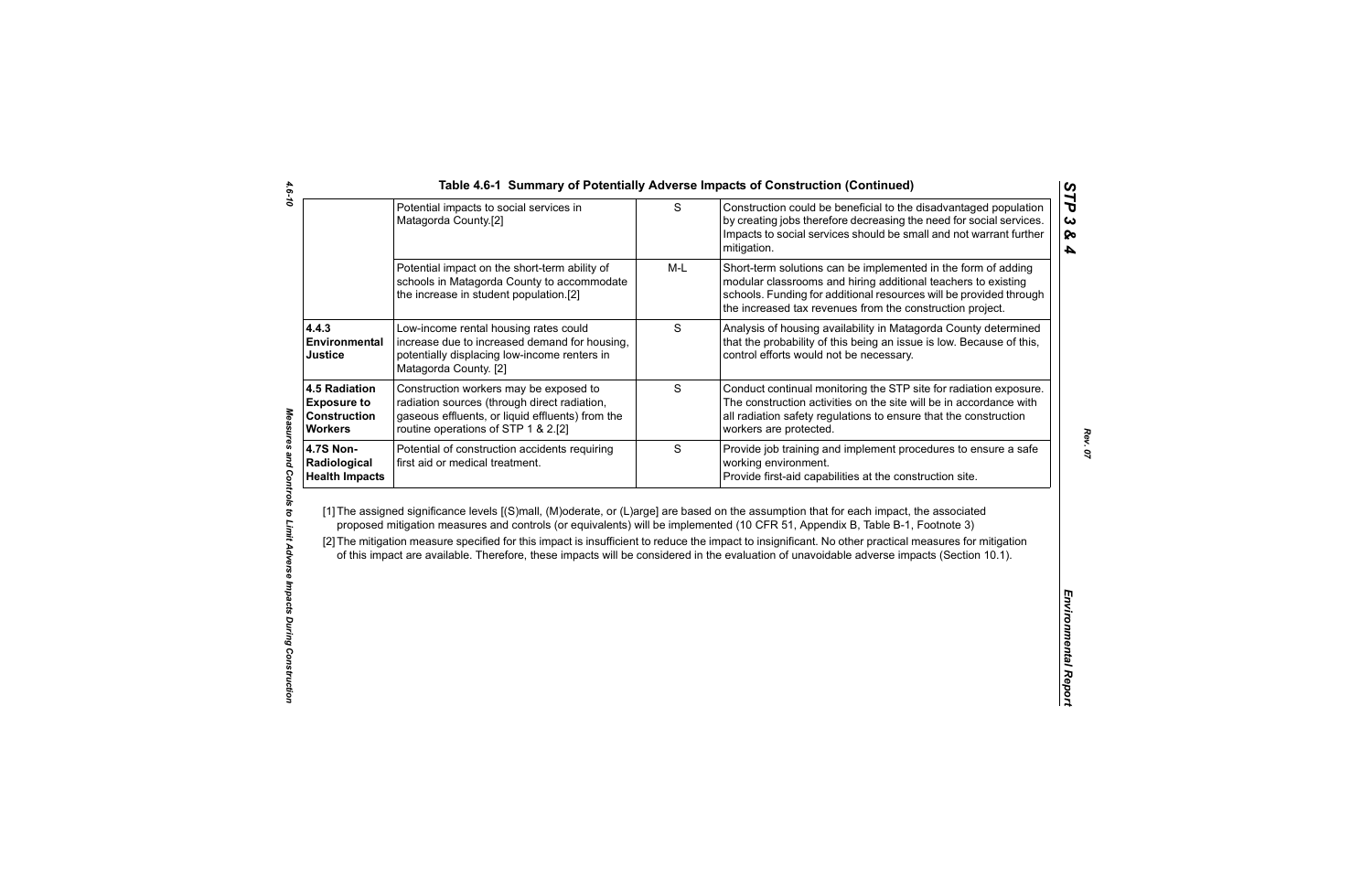|                                       |                                                                                                                                                                                                                            | <b>Potential</b>              |                     | <b>Estimated Impacts (%)</b> | <b>Basis of Estimate</b>                                                                                                                                                    |
|---------------------------------------|----------------------------------------------------------------------------------------------------------------------------------------------------------------------------------------------------------------------------|-------------------------------|---------------------|------------------------------|-----------------------------------------------------------------------------------------------------------------------------------------------------------------------------|
| Impact                                | <b>Description of Potential Impact</b>                                                                                                                                                                                     | Impact<br><b>Significance</b> | <b>Construction</b> | <b>Preconstruction</b>       |                                                                                                                                                                             |
| 4.1.1<br><b>The Site and Vicinity</b> | Ground-disturbing activities<br>including excavating and<br>recontouring the landscape.                                                                                                                                    | S                             | 50%                 | 50%                          | Land Area Disturbance Basis<br>(Based on Unit 3 construction<br>leading Unit 4 by approx. 1 year)                                                                           |
|                                       | Removal of vegetation within the<br>temporary and permanent impact<br>areas.                                                                                                                                               | S                             | 25%                 | 75%                          | Land Area Disturbance Basis<br>(Based on Unit 3 construction<br>leading Unit 4 by approx. 1 year)                                                                           |
|                                       | Stockpiling of soils on site<br>including spoil mounds and borrow<br>pit soils.                                                                                                                                            | S                             | 50%                 | 50%                          | Land Area Disturbance Basis<br>(Based on Unit 3 construction<br>leading Unit 4 by approx. 1 year)                                                                           |
|                                       | Construction of new permanent<br>structures and the creation of<br>impervious surface within the<br>existing STP site (i.e., the haul<br>road and the parking area). The<br>site is designated for industrial<br>land use. | S                             | 10%                 | 90%                          | Land Area Disturbance Basis<br>(Based on Unit 3 construction<br>leading Unit 4 by approx. 1 year)                                                                           |
|                                       | Impacts to wetlands and other<br>surface waters (e.g., removal of<br>onsite drainage ditch).                                                                                                                               | S                             | 5%                  | 95%                          | Land Area Disturbance Basis<br>All wetlands have been identified<br>and mapped. In order to limit<br>impacts, these sites will be avoided<br>during the construction phase. |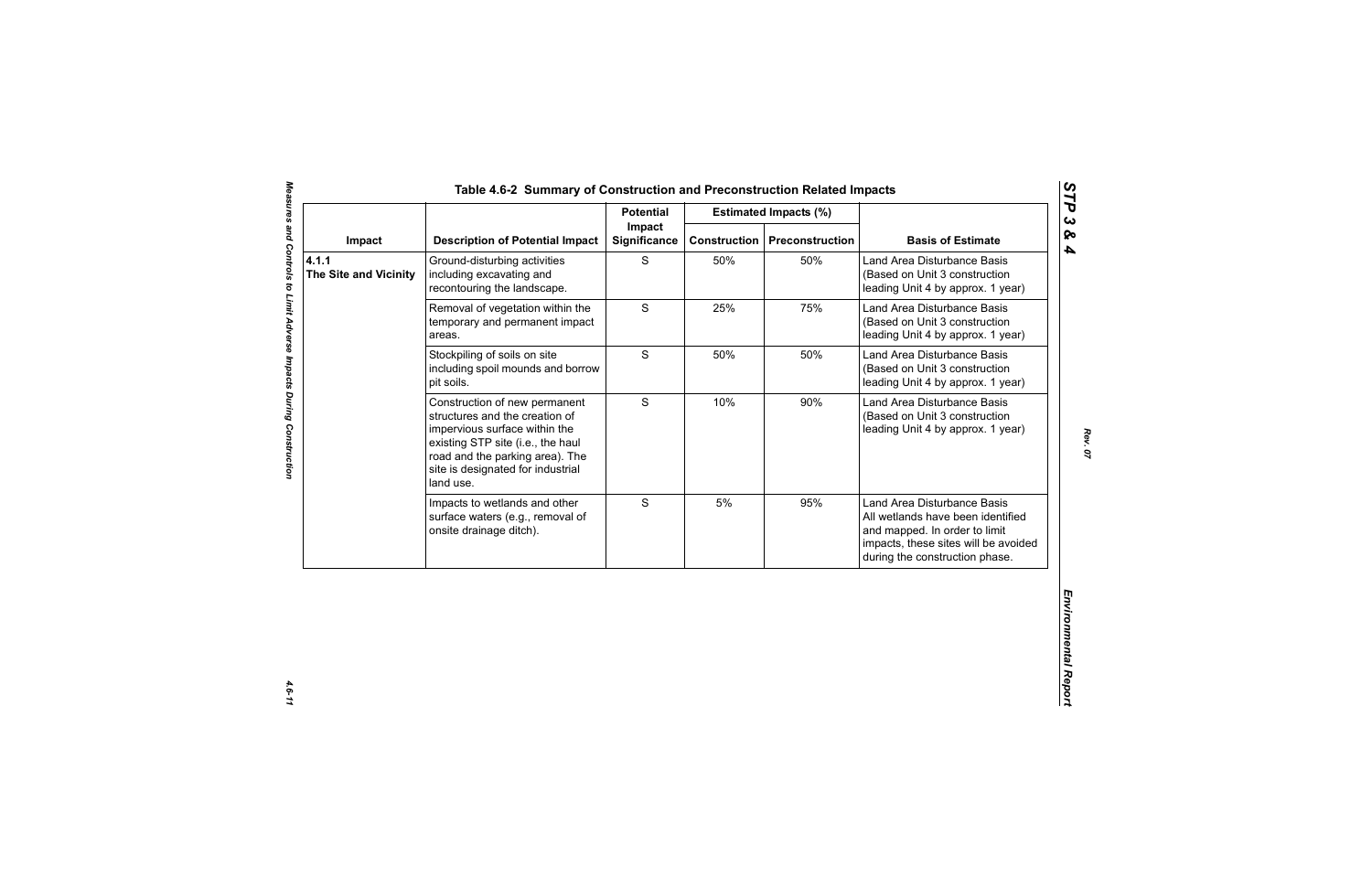|        |                                                                                                                                                                                | <b>Potential</b>       |     | <b>Estimated Impacts (%)</b>          |                                                                                                                                                                                                                                                                                                                                                                                                                                                                                                                                                      |
|--------|--------------------------------------------------------------------------------------------------------------------------------------------------------------------------------|------------------------|-----|---------------------------------------|------------------------------------------------------------------------------------------------------------------------------------------------------------------------------------------------------------------------------------------------------------------------------------------------------------------------------------------------------------------------------------------------------------------------------------------------------------------------------------------------------------------------------------------------------|
| Impact | <b>Description of Potential Impact</b>                                                                                                                                         | Impact<br>Significance |     | <b>Construction   Preconstruction</b> | <b>Basis of Estimate</b>                                                                                                                                                                                                                                                                                                                                                                                                                                                                                                                             |
|        | Construction activities conducted<br>within the Coastal Management<br>Zone.                                                                                                    | $S-M$                  | 25% | 75%                                   | Land Area Disturbance Basis<br>The STP property is located almost<br>entirely within the coastal zone as<br>defined by the Texas Coastal<br>Management Program (CMP). For<br>the plant areas located within the<br>coastal zone, the basis of separation<br>for the construction versus<br>preconstruction impacts is best<br>determined by using the land area<br>disturbance basis. Mitigation<br>measures for this impact are<br>described in ER Section 4.1.1.1 and<br>will be applied during<br>preconstruction and construction<br>activities. |
|        | Construction activities (e.g.,<br>crossing of a pipeline, installation<br>of discharge pipe, etc.) conducted<br>within the designated flood zone<br>and other sensitive areas. | S                      | 25% | 75%                                   | Land Area Disturbance Basis<br>(Based on Unit 3 construction<br>leading Unit 4 by approx. 1 year)                                                                                                                                                                                                                                                                                                                                                                                                                                                    |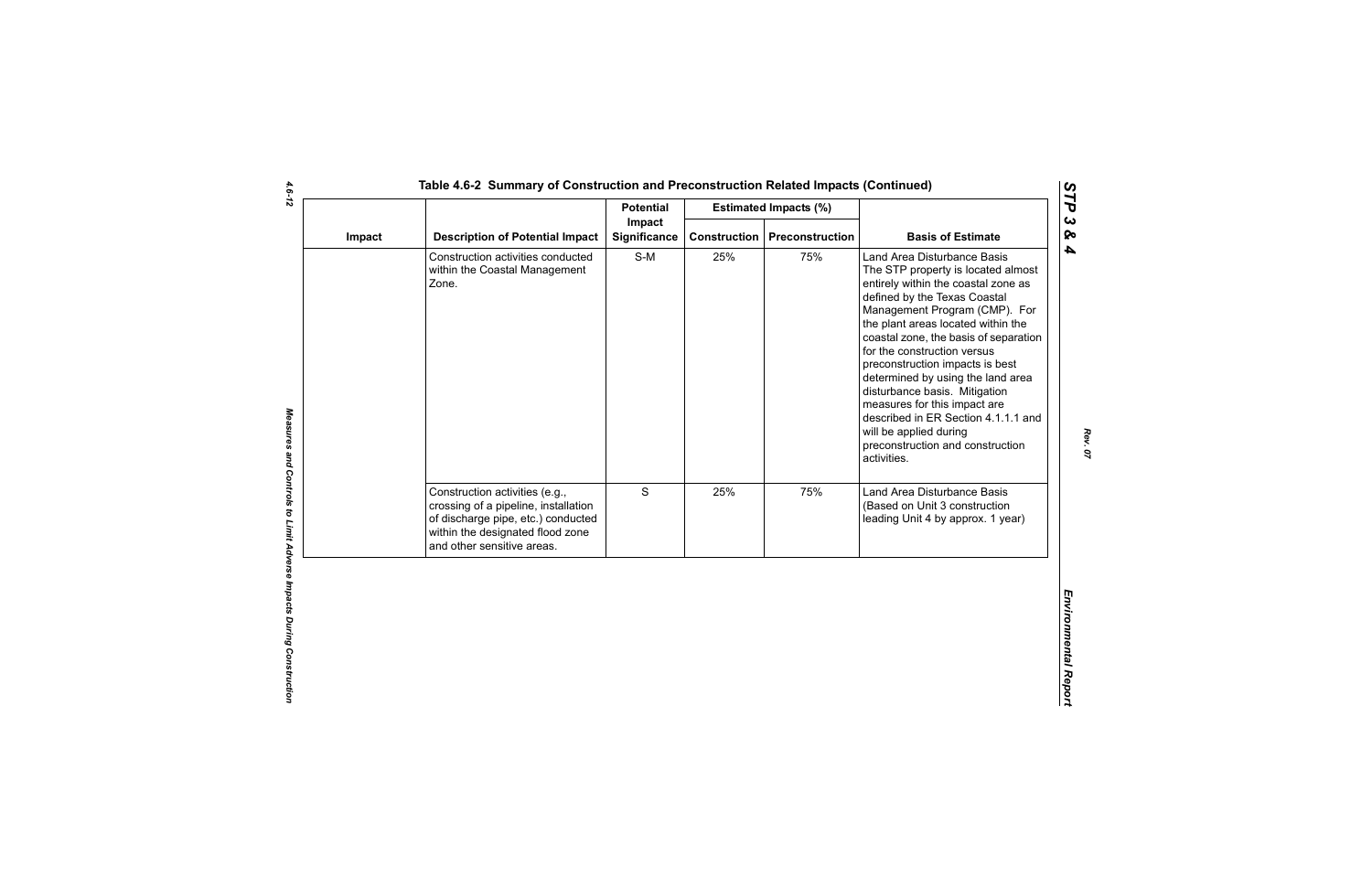|                                                                              |                                                                                                                                                                                                                                                              | <b>Potential</b>              |                     | <b>Estimated Impacts (%)</b> |                                                                                                                                                                                                                                                                                                                                                                                                                                                                                                                                                                                                                                                                |
|------------------------------------------------------------------------------|--------------------------------------------------------------------------------------------------------------------------------------------------------------------------------------------------------------------------------------------------------------|-------------------------------|---------------------|------------------------------|----------------------------------------------------------------------------------------------------------------------------------------------------------------------------------------------------------------------------------------------------------------------------------------------------------------------------------------------------------------------------------------------------------------------------------------------------------------------------------------------------------------------------------------------------------------------------------------------------------------------------------------------------------------|
| Impact                                                                       | <b>Description of Potential Impact</b>                                                                                                                                                                                                                       | Impact<br><b>Significance</b> | <b>Construction</b> | Preconstruction              | <b>Basis of Estimate</b>                                                                                                                                                                                                                                                                                                                                                                                                                                                                                                                                                                                                                                       |
|                                                                              | Potential short-term land use<br>changes in the vicinity of the<br>project due to development of<br>employee housing.                                                                                                                                        | $S-M$                         | 50%                 | 50%                          | <b>Labor Hours Basis</b><br>The basis for segregating this impact<br>is the Labor Hours Basis, since the<br>erection of temporary housing (see<br>corresponding entry in Table 4.6-1)<br>should roughly follow the addition of<br>labor to the jobsite. Consideration<br>was given to adjusting the Labor<br>Hours Basis so as to acknowledge<br>the need to erect housing prior to<br>labor arrival; however, the erection<br>period for temporary housing does<br>not warrant such an adjustment. As<br>noted in Table 4.6-1, the mitigation<br>of this impact would be to convert<br>the land to pre-project conditions<br>upon completion of construction. |
|                                                                              | The increase in traffic during shift<br>change and increased truck<br>deliveries will impact traffic on<br>existing roads during peak times.                                                                                                                 | ${\mathsf S}$                 | 60%                 | 40%                          | Labor Hours Basis                                                                                                                                                                                                                                                                                                                                                                                                                                                                                                                                                                                                                                              |
| 4.1.2<br><b>Transmission</b><br><b>Corridors and Offsite</b><br><b>Areas</b> | Potential short-term physical land<br>use changes due to the addition of<br>a 345 kilovolt (kV) switchyard and<br>rerouting of one 345 kV<br>transmission line that is currently<br>connected to Bay No. 1 of the<br>existing switchyard for STP 1<br>and 2. | S                             | 85%                 | 15%                          | Land Area Disturbance Basis                                                                                                                                                                                                                                                                                                                                                                                                                                                                                                                                                                                                                                    |

*STP 3 & 4*

 $4.6 - 13$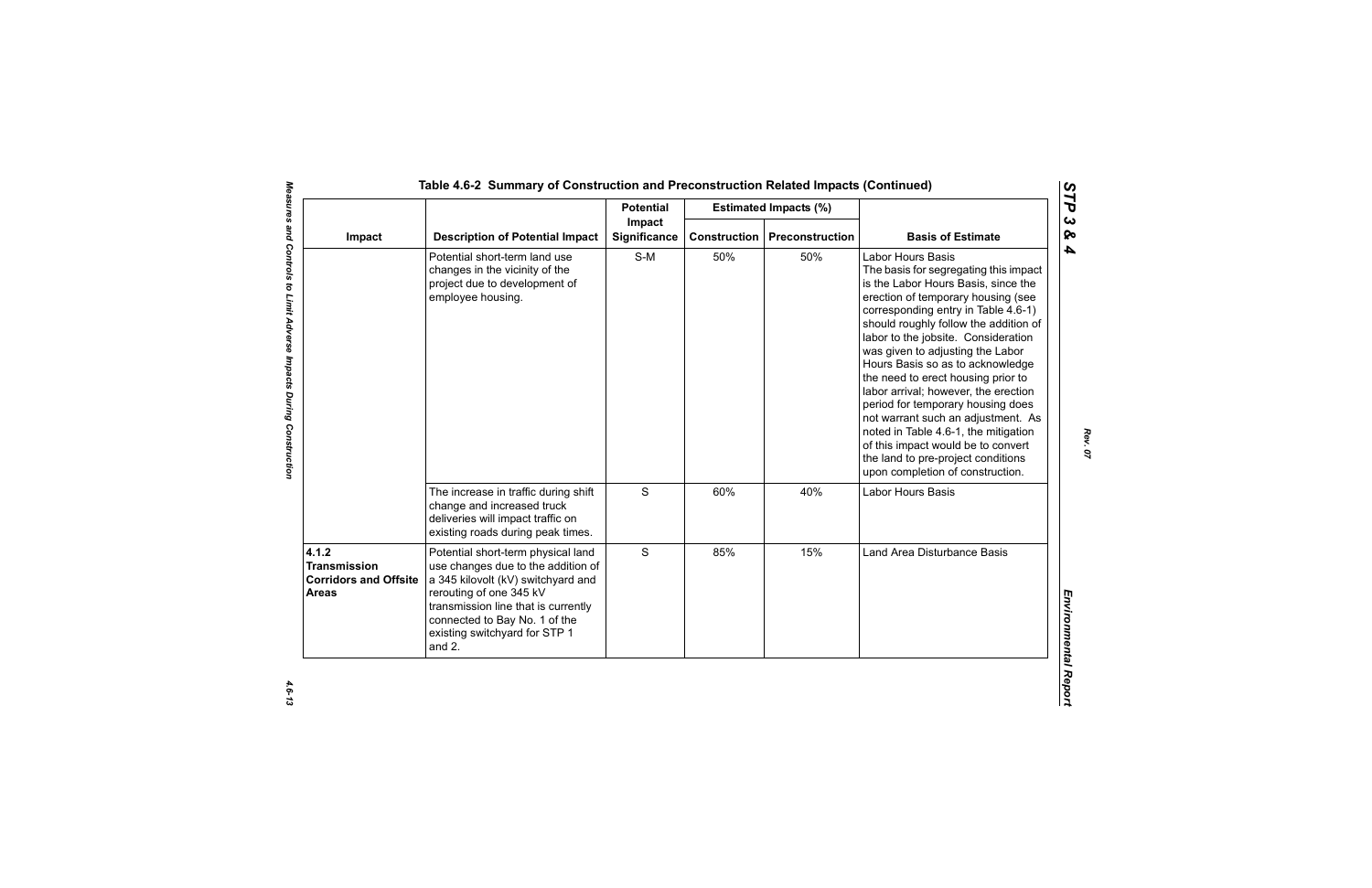|                                     | Impact                                                                                                                                                                                          | <b>Potential</b> |              | <b>Estimated Impacts (%)</b> |                                                                                                                                                                                                                                                                                                                                                                                                                                                                                                                                                                                                                                                                                                                                                                                                                                                                                                                                          |
|-------------------------------------|-------------------------------------------------------------------------------------------------------------------------------------------------------------------------------------------------|------------------|--------------|------------------------------|------------------------------------------------------------------------------------------------------------------------------------------------------------------------------------------------------------------------------------------------------------------------------------------------------------------------------------------------------------------------------------------------------------------------------------------------------------------------------------------------------------------------------------------------------------------------------------------------------------------------------------------------------------------------------------------------------------------------------------------------------------------------------------------------------------------------------------------------------------------------------------------------------------------------------------------|
| Impact                              | <b>Description of Potential Impact</b>                                                                                                                                                          | Significance     | Construction | <b>Preconstruction</b>       | <b>Basis of Estimate</b>                                                                                                                                                                                                                                                                                                                                                                                                                                                                                                                                                                                                                                                                                                                                                                                                                                                                                                                 |
| 4.1.3<br><b>Historic Properties</b> | Ground-disturbing activities<br>including grading, excavation,<br>recontouring, and construction<br>may expose historic resources.<br>(NOTE: Based on SHPO<br>determination, this is unlikely.) | $\mathbf S$      | 25%          | 75%                          | The South Texas Project site has<br>been surveyed and a determination<br>of no adverse effect to historic<br>properties was asserted and<br>concurred with by the Texas<br>Historical Commission (THC) on<br>January 19, 2007. However, in the<br>unlikely event that cultural resources<br>are discovered during ground-<br>disturbing activities for STP 3 & 4,<br>specific actions would be<br>undertaken by STPNOC as outlined<br>in Addendum #5 to STP Procedure<br>No. 0PGP03-ZO-0025<br>(Unanticipated Discovery of Cultural<br>Resources), which was forwarded to<br>the NRC on June 9, 2008.<br>If any historical properties are<br>discovered it will be during<br>preconstruction activities such as<br>land clearing, excavating, grading,<br>installation of environmental<br>mitigation measures, and/or<br>construction of roads and laydown<br>areas. Therefore, the impacts would<br>occur only during preconstruction. |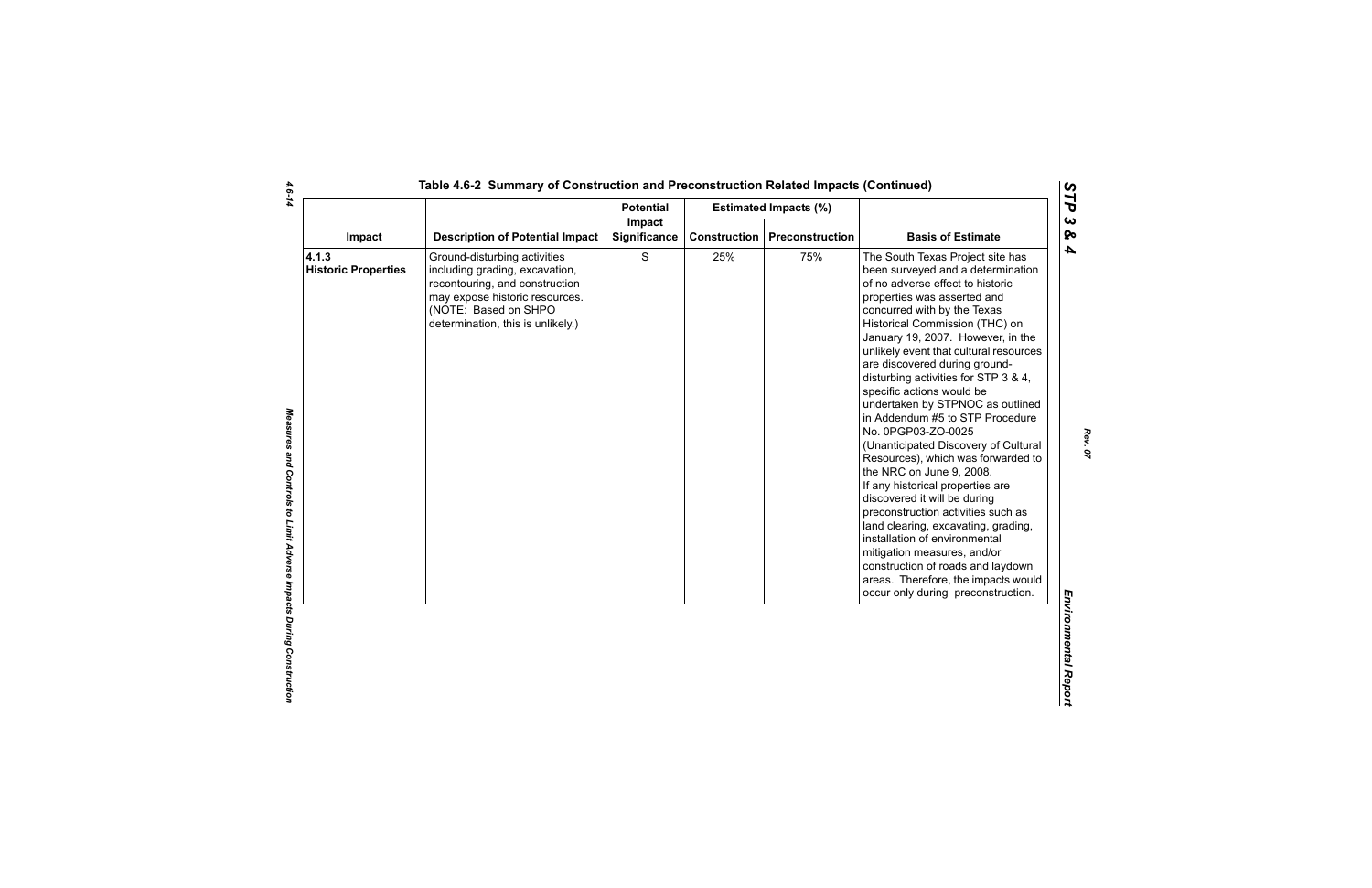|                                           |                                                                                                                                                                                                         | <b>Potential</b>       |                     | <b>Estimated Impacts (%)</b> |                                    |
|-------------------------------------------|---------------------------------------------------------------------------------------------------------------------------------------------------------------------------------------------------------|------------------------|---------------------|------------------------------|------------------------------------|
| Impact                                    | <b>Description of Potential Impact</b>                                                                                                                                                                  | Impact<br>Significance | <b>Construction</b> | Preconstruction              | <b>Basis of Estimate</b>           |
| 4.2.1<br>Hydrologic<br><b>Alterations</b> | Impacts to onsite surface water<br>drainage flows by diverting or filling<br>several unnamed onsite drainage<br>features.                                                                               | S                      | 25%                 | 75%                          | Land Area Disturbance Basis        |
|                                           | Increase in surface water as a<br>result of dewatering and<br>excavation activities.                                                                                                                    | S                      | 10%                 | 90%                          | <b>Land Area Disturbance Basis</b> |
|                                           | Impacts to local hydrology<br>resulting from the excavation<br>through the shallow aquifer and<br>subsequent dewatering of the<br>shallow aquifer.                                                      | S                      | 10%                 | 90%                          | <b>Land Area Disturbance Basis</b> |
| 4.2.2<br><b>Water Use Impacts</b>         | Potential for water pressure<br>reduction within the local water<br>table due to dewatering activities<br>for dust abatement, concrete<br>mixing, potable water use.                                    | S                      | 5%                  | 95%                          | <b>Land Area Disturbance Basis</b> |
| 4.2.3<br><b>Water Quality Impacts</b>     | Potential impacts on surface water<br>quality from accidental release of<br>fuel, oils, or other chemicals<br>associated with construction<br>activities into onsite wetlands and<br>drainage features. | S                      | 80%                 | 20%                          | Land Area Disturbance Basis        |
|                                           | A potential impact to Little Robbins<br>Slough, Kelly's Pond, and<br>subsequently the Colorado River<br>due to turbidity and sedimentation<br>caused by soil erosion from ground<br>disturbance.        | S                      | 20%                 | 80%                          | <b>Land Area Disturbance Basis</b> |

4.6-15

*Rev. 07*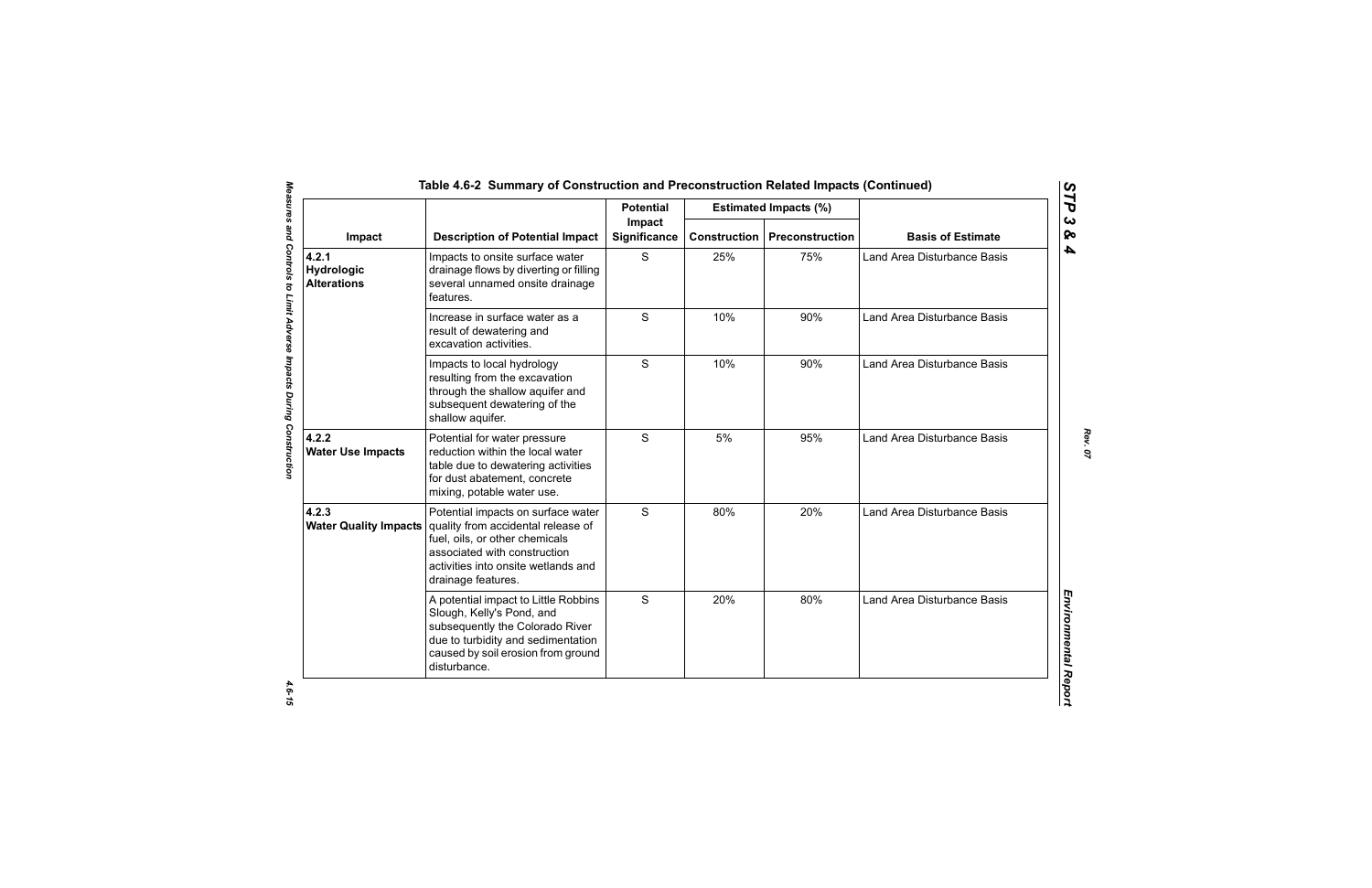|                                                  |                                                                                                                                                                                                                                 | <b>Potential</b>       |                     | <b>Estimated Impacts (%)</b> |                                                                                                                                                                                                                             |
|--------------------------------------------------|---------------------------------------------------------------------------------------------------------------------------------------------------------------------------------------------------------------------------------|------------------------|---------------------|------------------------------|-----------------------------------------------------------------------------------------------------------------------------------------------------------------------------------------------------------------------------|
| Impact                                           | <b>Description of Potential Impact</b>                                                                                                                                                                                          | Impact<br>Significance | <b>Construction</b> | Preconstruction              | <b>Basis of Estimate</b>                                                                                                                                                                                                    |
| 4.3.1<br><b>Terrestrial</b><br><b>Ecosystems</b> | Construction activities will result in<br>habitat loss and will displace<br>animals such as birds and<br>mammals that currently inhabit the<br>construction site. The mortality rate<br>of less mobile animals may<br>increase. | S                      | 10%                 | 90%                          | Land Area Disturbance Basis                                                                                                                                                                                                 |
|                                                  | Filling of drainage areas and<br>ditches may impact foraging and<br>roosting habits of wetland-<br>dependent species.                                                                                                           | S                      | 10%                 | 90%                          | Land Area Disturbance Basis                                                                                                                                                                                                 |
|                                                  | Impacts to biota from use of<br>wetlands as laydown areas or spoil<br>areas.                                                                                                                                                    | S                      | 10%                 | 90%                          | Other non-jurisdictional wetlands are<br>located in areas that have been<br>designated as temporary laydown<br>and spoil areas. In order to limit<br>impacts, these sites will be avoided<br>during the construction phase. |
|                                                  | Potential impacts to local bird<br>population from bird collisions with<br>man-made structures (cranes,<br>buildings) during construction.                                                                                      | S                      | 10%                 | 90%                          | Labor Hours Basis                                                                                                                                                                                                           |
|                                                  | Wildlife may be startled or<br>frightened away by construction<br>noises.                                                                                                                                                       | $\mathsf{S}$           | 10%                 | 90%                          | Labor Hours Basis                                                                                                                                                                                                           |
|                                                  | Potential disturbance to nesting<br>birds caused by noise/movement<br>during transmission line upgrades.<br>The disturbance impacts will<br>increase during the nesting<br>season.                                              | $\mathsf{S}$           | 10%                 | 90%                          | <b>Labor Hours Basis</b>                                                                                                                                                                                                    |

 $\mathbf{r}$ 

*Rev. 07*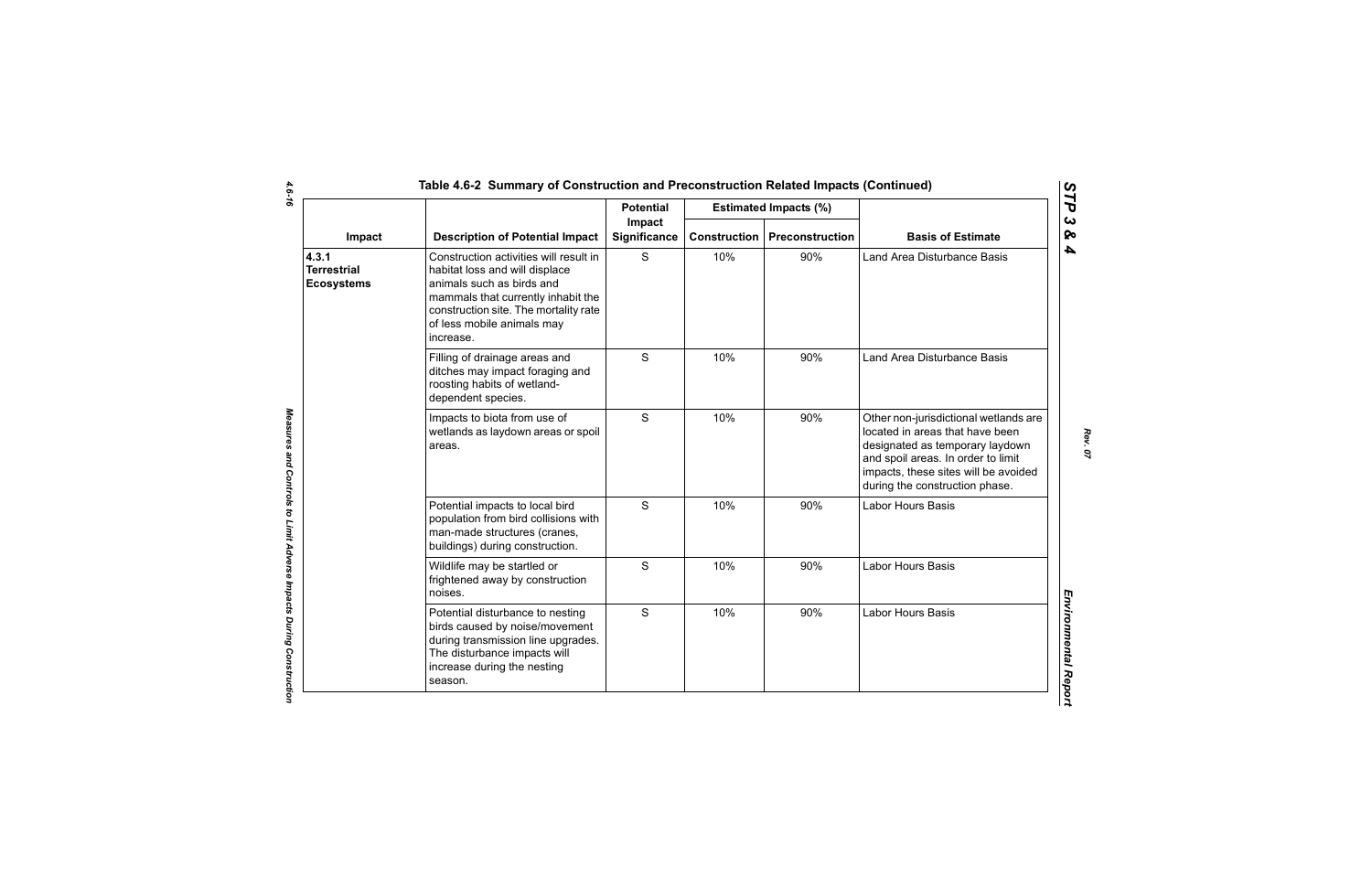|                                                                       |                                                                                                                                                                                                                                                                                                                     | <b>Potential</b>       |                     | <b>Estimated Impacts (%)</b> |                             |
|-----------------------------------------------------------------------|---------------------------------------------------------------------------------------------------------------------------------------------------------------------------------------------------------------------------------------------------------------------------------------------------------------------|------------------------|---------------------|------------------------------|-----------------------------|
| Impact                                                                | <b>Description of Potential Impact</b>                                                                                                                                                                                                                                                                              | Impact<br>Significance | <b>Construction</b> | Preconstruction              | <b>Basis of Estimate</b>    |
| 4.3.2<br><b>Aquatic</b><br>Ecosystems-<br><b>Construction Impacts</b> | Potential impacts on aquatic<br>ecology from accidental release of<br>fuel, oils, or other chemicals<br>associated with construction<br>activities into onsite wetlands and<br>drainage features.                                                                                                                   | S                      | 10%                 | 90%                          | Land Area Disturbance Basis |
|                                                                       | Potential impacts to aquatic plants,<br>benthic macroinvertebrates, and<br>fish as a result of water turbidity<br>and sedimentation caused by soil<br>erosion from construction activities<br>such as road construction,<br>excavation, grading, temporary<br>storage of soil piles, and use of<br>heavy machinery. | S                      | 10%                 | 90%                          | Land Area Disturbance Basis |
|                                                                       | Impacts to the benthic community<br>resulting from suspended<br>sediments from erosion of surface<br>soil. Impacts may include blockage<br>of light for photosynthesis,<br>interference in respiration in<br>invertebrates, smothering of eggs,<br>and degradation of the quality of<br>spawning grounds.           | S                      | 20%                 | 80%                          | Land Area Disturbance Basis |
|                                                                       | Impacts to fish populations due to<br>the loss of invertebrates from<br>suspended sediments.                                                                                                                                                                                                                        | S                      | 20%                 | 80%                          | Land Area Disturbance Basis |
|                                                                       | Displacement of fish, aquatic<br>species, crustaceans, and insects<br>due to filling of drainage features<br>on site.                                                                                                                                                                                               | S                      | 10%                 | 90%                          | Land Area Disturbance Basis |

 $4.6 - 17$ 

*STP 3 & 4*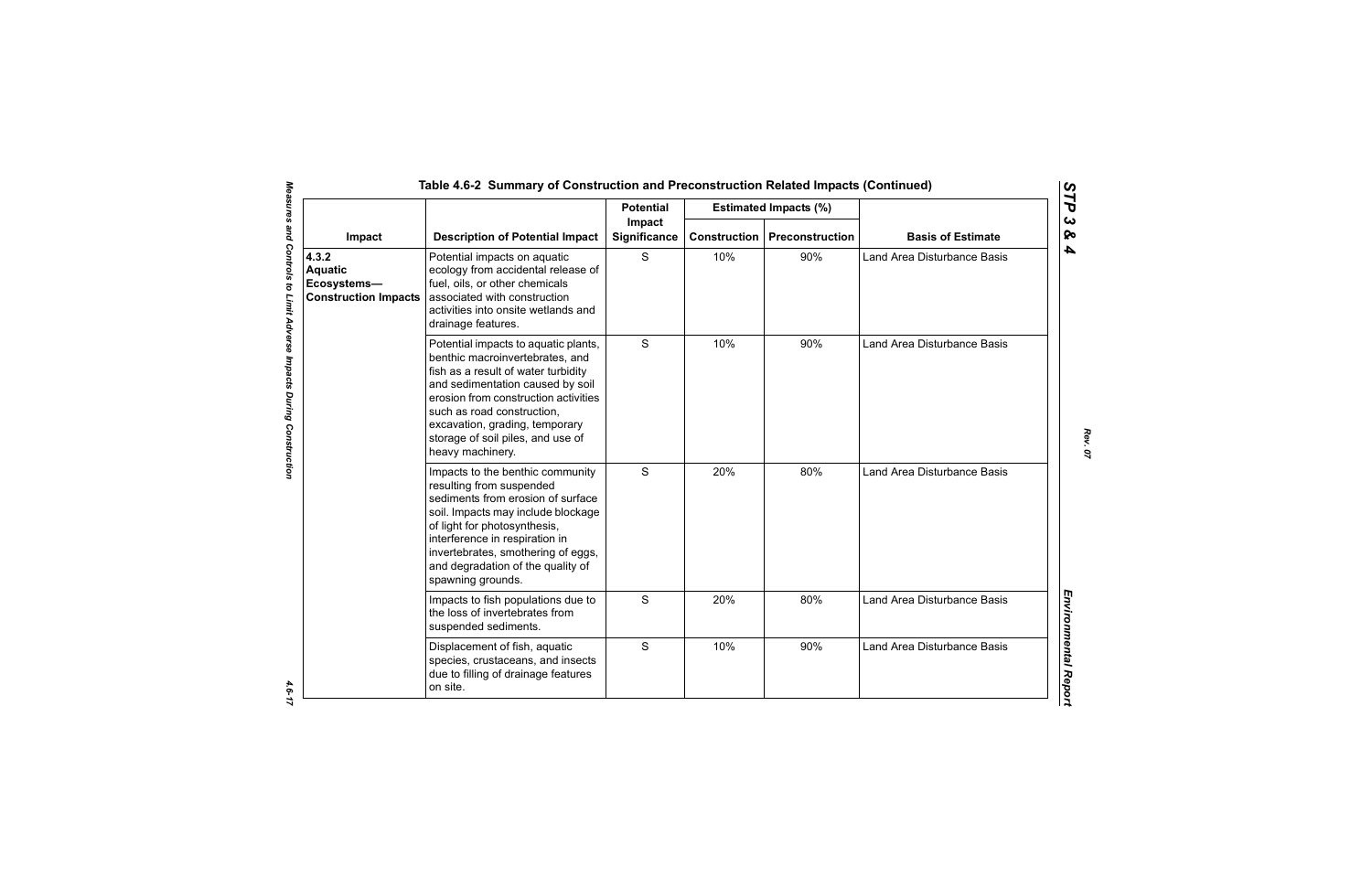|                                  |                                                                                                                                                                                                                                            | <b>Potential</b>              |                     | <b>Estimated Impacts (%)</b> |                             |
|----------------------------------|--------------------------------------------------------------------------------------------------------------------------------------------------------------------------------------------------------------------------------------------|-------------------------------|---------------------|------------------------------|-----------------------------|
| Impact                           | <b>Description of Potential Impact</b>                                                                                                                                                                                                     | Impact<br><b>Significance</b> | <b>Construction</b> | Preconstruction              | <b>Basis of Estimate</b>    |
|                                  | Temporary decline in insect<br>population from rerouting of onsite<br>drainage features.                                                                                                                                                   | S                             | 10%                 | 90%                          | Land Area Disturbance Basis |
| 4.4.1<br><b>Physical Impacts</b> | Potential temporary impacts to<br>construction workers, STP<br>personnel, people living or working<br>adjacent to the construction area,<br>and transient populations caused<br>by exposure to elevated noise<br>levels.                   | S                             | 80%                 | 20%                          | Labor Hours Basis           |
|                                  | Potential temporary impacts to<br>construction workers, STP<br>personnel, people living or working<br>adjacent to the construction area,<br>and transient populations caused<br>by fugitive dust and fine particulate<br>matter emissions. | $\mathsf{S}$                  | 80%                 | 20%                          | Labor Hours Basis           |
|                                  | Potential temporary impacts to<br>construction workers, STP<br>personnel, people living or working<br>adjacent to the construction area,<br>and transient populations caused<br>by exhaust emissions.                                      | S                             | 50%                 | 50%                          | Labor Hours Basis           |
|                                  | Degradation of roads in the vicinity<br>of the project due to increased<br>traffic and an increase in heavy,<br>wide-bodied trucks and equipment.                                                                                          | S                             | 50%                 | 50%                          | Labor Hours Basis           |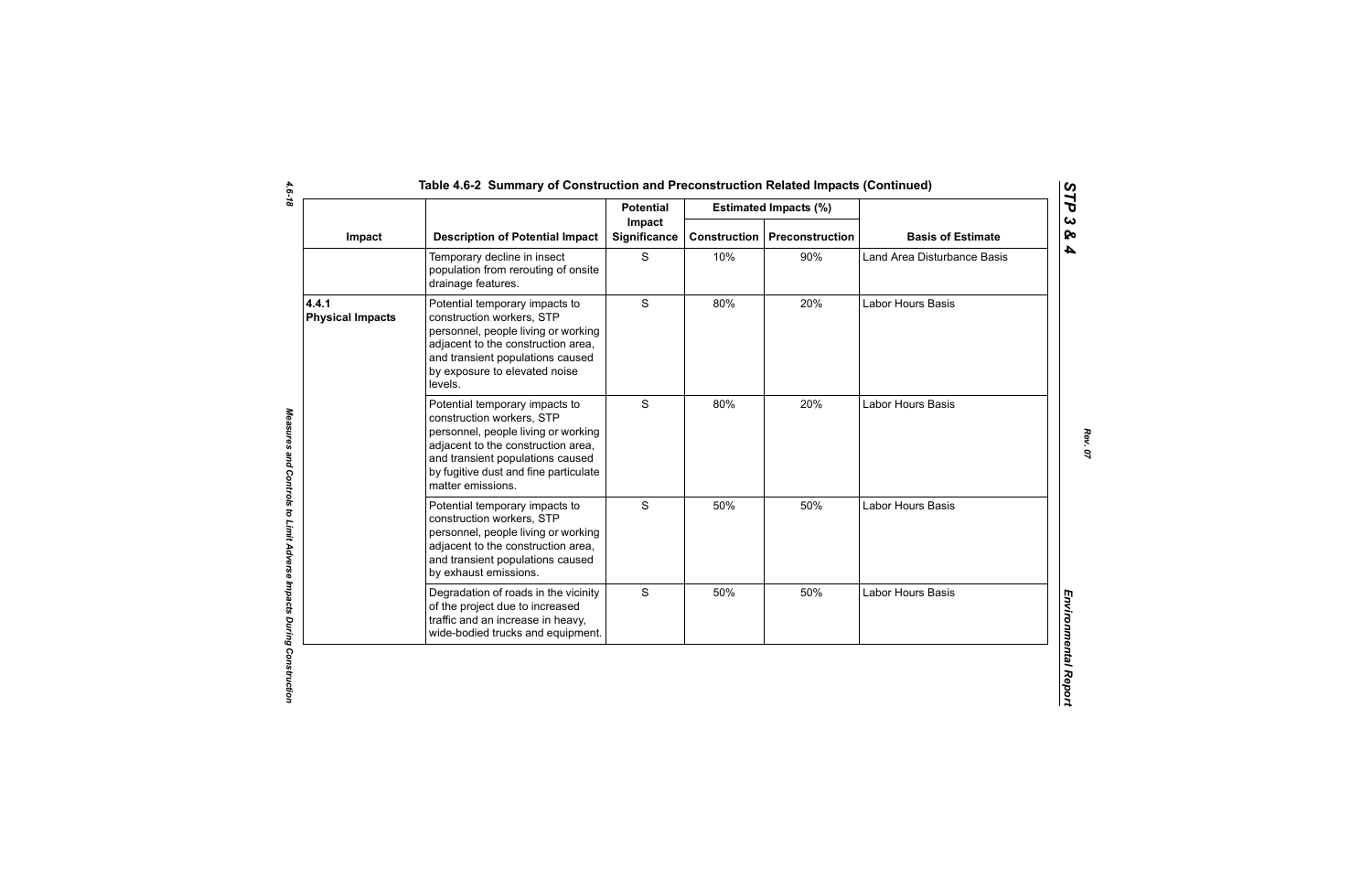|                                                       |                                                                                           | <b>Potential</b>       |     | <b>Estimated Impacts (%)</b>          |                                                                                                                                                                                                                                                                                                                                                                                                                                                                                                                                                                                                                                                                   |
|-------------------------------------------------------|-------------------------------------------------------------------------------------------|------------------------|-----|---------------------------------------|-------------------------------------------------------------------------------------------------------------------------------------------------------------------------------------------------------------------------------------------------------------------------------------------------------------------------------------------------------------------------------------------------------------------------------------------------------------------------------------------------------------------------------------------------------------------------------------------------------------------------------------------------------------------|
| Impact                                                | <b>Description of Potential Impact</b>                                                    | Impact<br>Significance |     | <b>Construction   Preconstruction</b> | <b>Basis of Estimate</b>                                                                                                                                                                                                                                                                                                                                                                                                                                                                                                                                                                                                                                          |
| 4.4.2<br><b>Social and Economic</b><br><b>Impacts</b> | Increased traffic congestion in the<br>vicinity of STP due to construction<br>activities. | M-L                    | 75% | 25%                                   | <b>Labor Hours Basis</b><br>The amount of traffic congestion will<br>be directly proportional to the<br>number of plant workers traveling on<br>the local roads. The number of<br>workers traveling the roads is<br>directly related to the total labor<br>hours worked. Therefore, the<br>segregation of impacts between<br>construction and preconstruction is<br>best determined by comparing the<br>total labor hours worked. Mitigation<br>measures for this impact are<br>described in ER Section 4.4.2.2.4.                                                                                                                                                |
|                                                       | Potential short-term housing<br>shortage in Matagorda County.                             | $M-L$                  | 75% | 25%                                   | Labor Hours Basis (for workers<br>relocating to area)<br>The impact on housing in Matagorda<br>County will depend on the number of<br>workers that would relocate to the<br>area and require housing. The basis<br>of estimate for the impact on<br>housing is best determined by using<br>the estimate of the total number of<br>workers that would relocate to the<br>area and the percentage of those<br>workers that will be engaged in<br>construction and preconstruction<br>tasks. The estimated number of<br>relocating workers is contained in<br>ER Section 4.4.2.2.6. Mitigation<br>measures for this impact are<br>described in ER Section 4.4.2.2.6. |

 $-4.6 - 19$ 

*Rev. 07*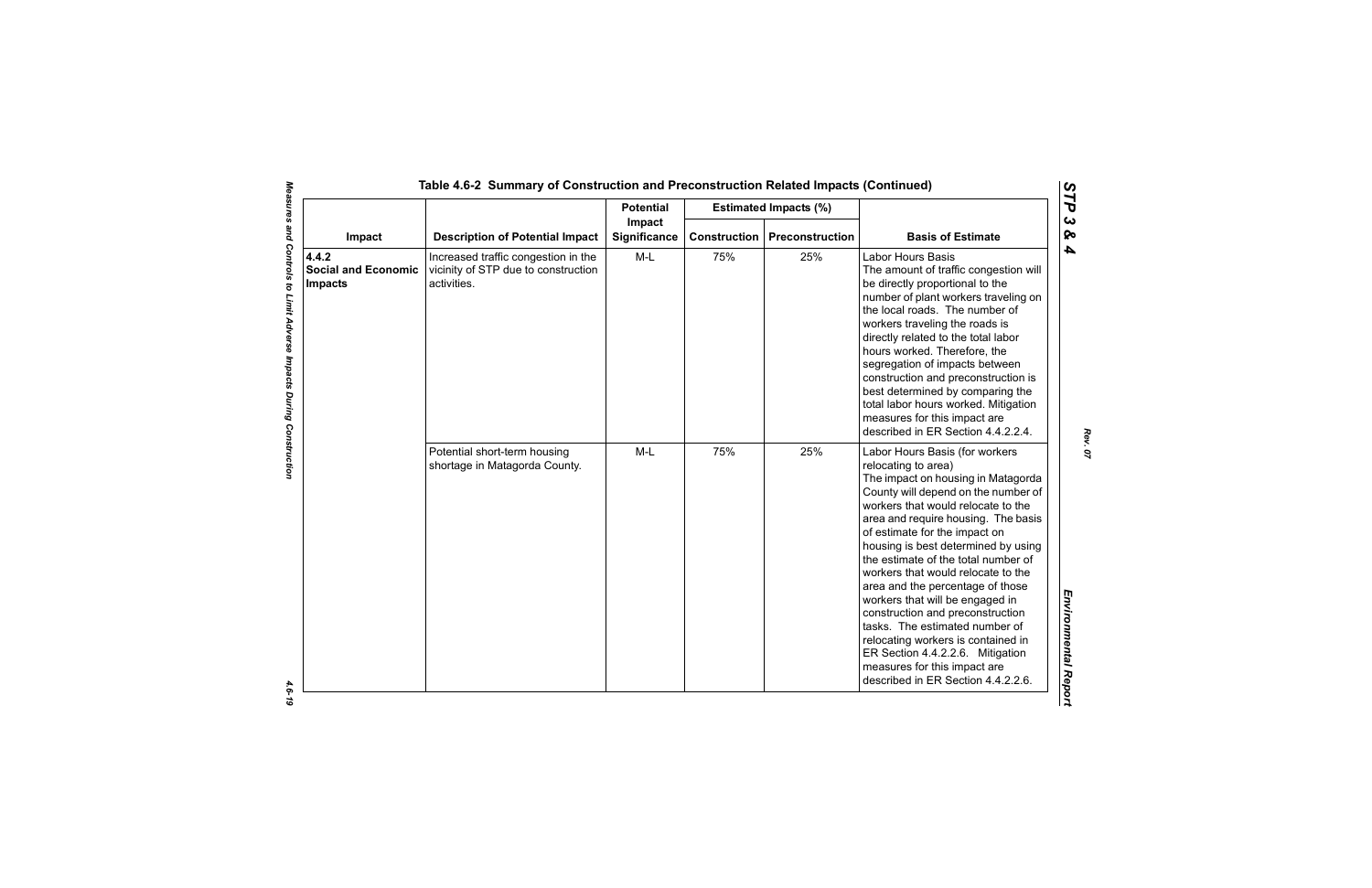|        |                                                                                                    | <b>Potential</b>       |                     | <b>Estimated Impacts (%)</b> |                                                                                                                                                                                                                                                                                                                                                                                                                                                                                                                                                                                                                                                                                      |
|--------|----------------------------------------------------------------------------------------------------|------------------------|---------------------|------------------------------|--------------------------------------------------------------------------------------------------------------------------------------------------------------------------------------------------------------------------------------------------------------------------------------------------------------------------------------------------------------------------------------------------------------------------------------------------------------------------------------------------------------------------------------------------------------------------------------------------------------------------------------------------------------------------------------|
| Impact | <b>Description of Potential Impact</b>                                                             | Impact<br>Significance | <b>Construction</b> | Preconstruction              | <b>Basis of Estimate</b>                                                                                                                                                                                                                                                                                                                                                                                                                                                                                                                                                                                                                                                             |
|        | Water shortages in Matagorda<br>County as a result of the in-<br>migrating construction workforce. | $M-L$                  | 75%                 | 25%                          | Labor Hours Basis (for workers<br>relocating to area)<br>The impact on water shortages in<br>Matagorda County will depend on<br>the number of workers that would<br>relocate to the area and require<br>housing. The basis of estimate for<br>the impact on water shortages is<br>best determined by using the<br>estimate of the total number of<br>workers that would relocate to the<br>area and the percentage of those<br>workers that will be engaged in<br>construction and preconstruction<br>tasks. The estimated number of<br>relocating workers is contained in<br>ER Section 4.4.2.2.6. Mitigation<br>measures for this impact are<br>described in ER Section 4.4.2.2.7. |

*STP 3 & 4*

4.6-20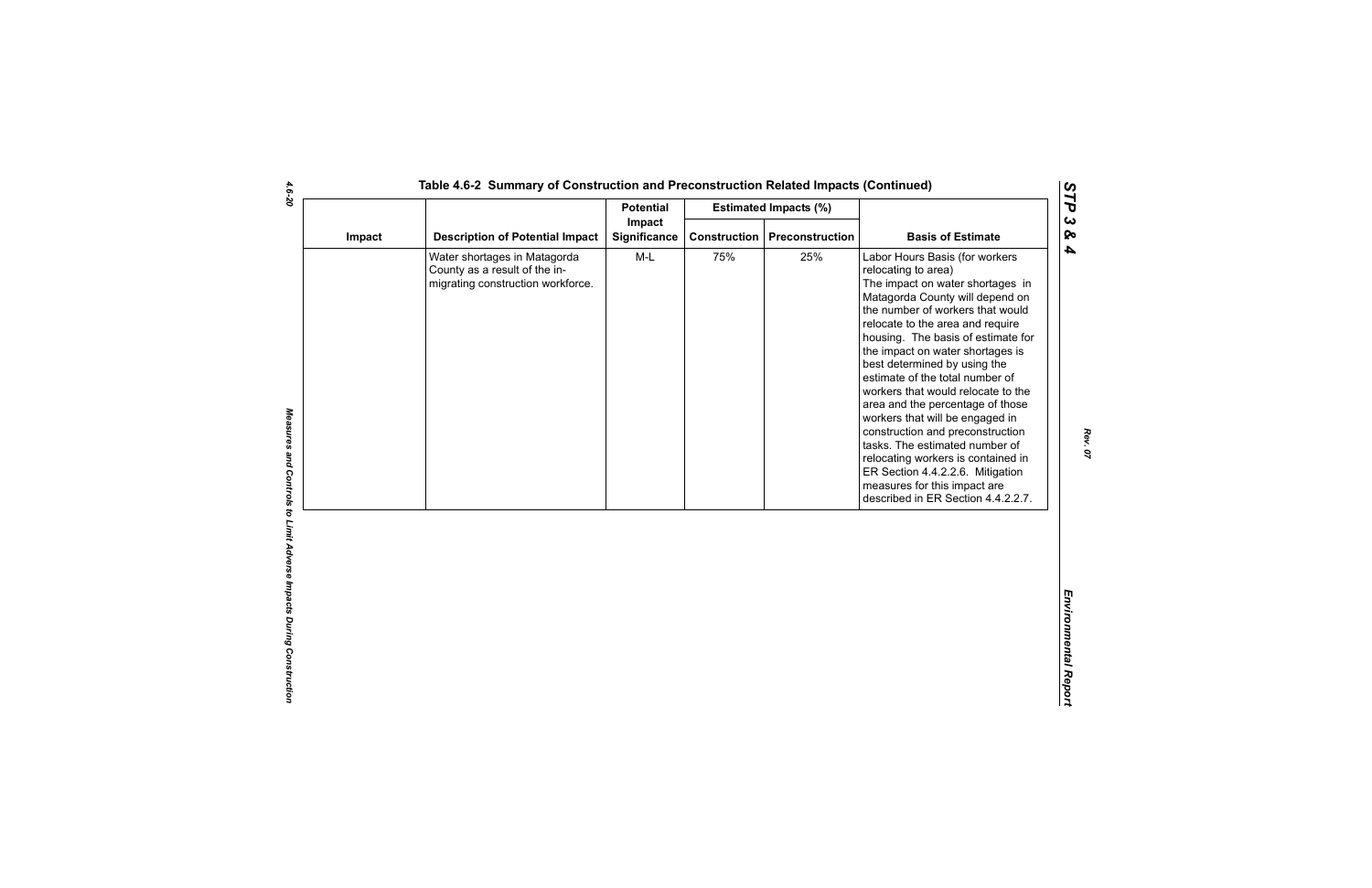|        |                                                                                                                              | <b>Potential</b><br><b>Estimated Impacts (%)</b> |                     |                 |                                                                                                                                                                                                                                                                                                                                                                                                                                                                                                                                                                                                                                                                                                                                                    |
|--------|------------------------------------------------------------------------------------------------------------------------------|--------------------------------------------------|---------------------|-----------------|----------------------------------------------------------------------------------------------------------------------------------------------------------------------------------------------------------------------------------------------------------------------------------------------------------------------------------------------------------------------------------------------------------------------------------------------------------------------------------------------------------------------------------------------------------------------------------------------------------------------------------------------------------------------------------------------------------------------------------------------------|
| Impact | <b>Description of Potential Impact</b>                                                                                       | Impact<br><b>Significance</b>                    | <b>Construction</b> | Preconstruction | <b>Basis of Estimate</b>                                                                                                                                                                                                                                                                                                                                                                                                                                                                                                                                                                                                                                                                                                                           |
|        | Shortage of wastewater treatment<br>plants in Matagorda County as a<br>result of the in-migrating<br>construction workforce. | M-L                                              | 75%                 | 25%             | Labor Hours Basis (for workers<br>relocating to area)<br>The impact on the shortage of<br>wastewater treatment plants in<br>Matagorda County will depend on<br>the number of workers that would<br>relocate to the area and require<br>housing. The basis of estimate for<br>the impact on the shortage of<br>wastewater treatment plants is best<br>determined by using the estimate of<br>the total number of workers that<br>would relocate to the area and the<br>percentage of those workers that will<br>be engaged in construction and<br>preconstruction tasks. The<br>estimated number of relocating<br>workers is contained in ER Section<br>4.4.2.2.6. Mitigation measures for<br>this impact are described in ER<br>Section 4.4.2.2.7. |

4.6-21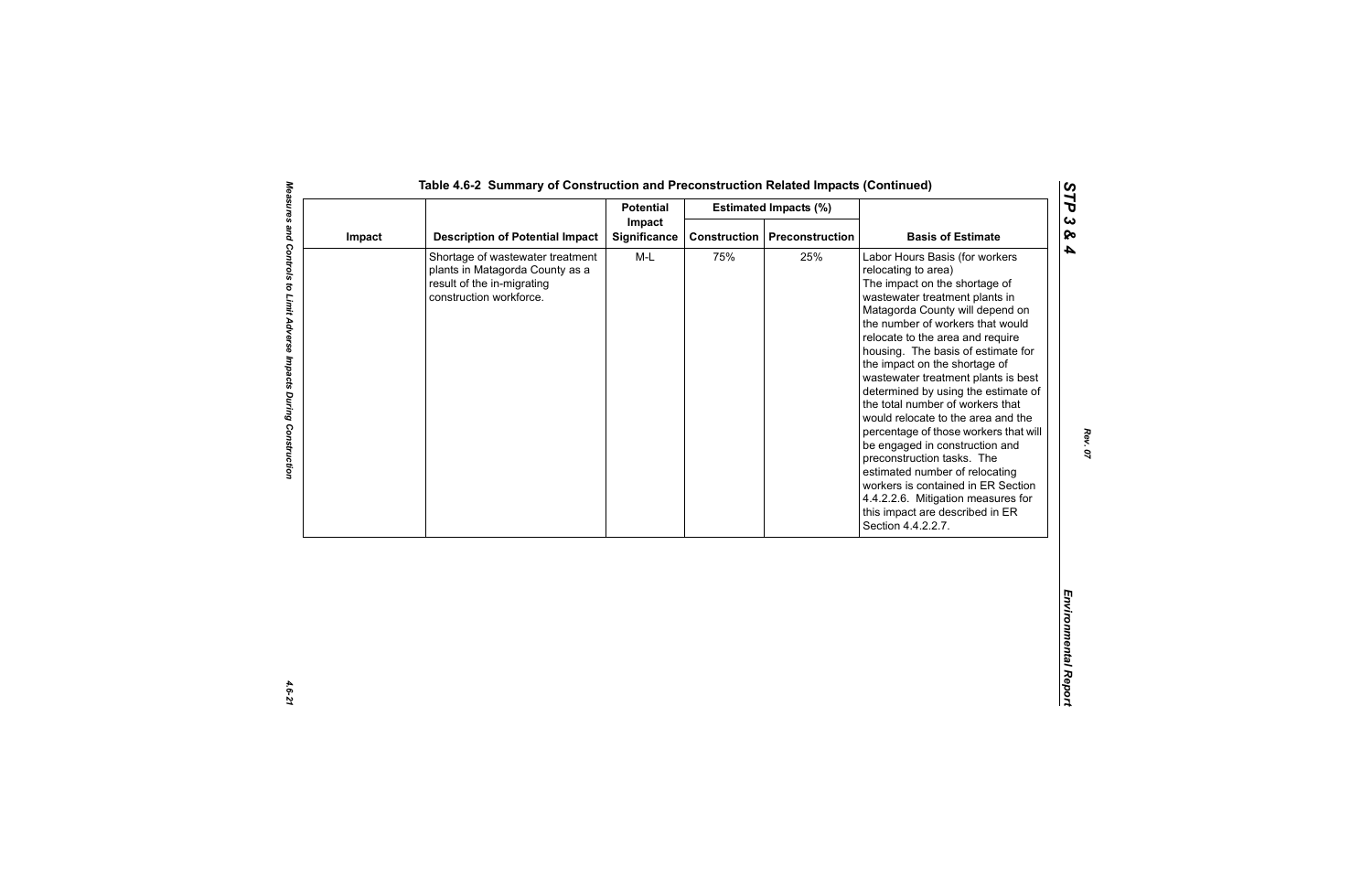|                                                                       | <b>Potential</b>    |        |     |                                                                                                                                                                                                                                                                                                                                                                                                                                                                                                                                                                                                                                                                                                            |
|-----------------------------------------------------------------------|---------------------|--------|-----|------------------------------------------------------------------------------------------------------------------------------------------------------------------------------------------------------------------------------------------------------------------------------------------------------------------------------------------------------------------------------------------------------------------------------------------------------------------------------------------------------------------------------------------------------------------------------------------------------------------------------------------------------------------------------------------------------------|
| <b>Description of Potential Impact</b>                                | <b>Significance</b> |        |     | <b>Basis of Estimate</b>                                                                                                                                                                                                                                                                                                                                                                                                                                                                                                                                                                                                                                                                                   |
| Potential impacts to police and fire<br>services in Matagorda County. | M                   | 75%    | 25% | Labor Hours Basis (for workers<br>relocating to area)<br>The impact on police and fires<br>services in Matagorda County will<br>depend on the number of workers<br>that would relocate to the area and<br>require housing. The basis of<br>estimate for the impact on police<br>and fire services is best determined<br>by using the estimate of the total<br>number of workers that would<br>relocate to the area and the<br>percentage of those workers that will<br>be engaged in construction and<br>preconstruction tasks. The<br>estimated number of relocating<br>workers is contained in ER Section<br>4.4.2.2.6. Mitigation measures for<br>this impact are described in ER<br>Section 4.4.2.2.7. |
| Potential impacts to medical<br>services in Matagorda County.         | S                   | 75%    | 25% | Labor Hours Basis                                                                                                                                                                                                                                                                                                                                                                                                                                                                                                                                                                                                                                                                                          |
|                                                                       |                     |        |     |                                                                                                                                                                                                                                                                                                                                                                                                                                                                                                                                                                                                                                                                                                            |
|                                                                       |                     | Impact |     | <b>Estimated Impacts (%)</b><br><b>Construction</b><br>Preconstruction                                                                                                                                                                                                                                                                                                                                                                                                                                                                                                                                                                                                                                     |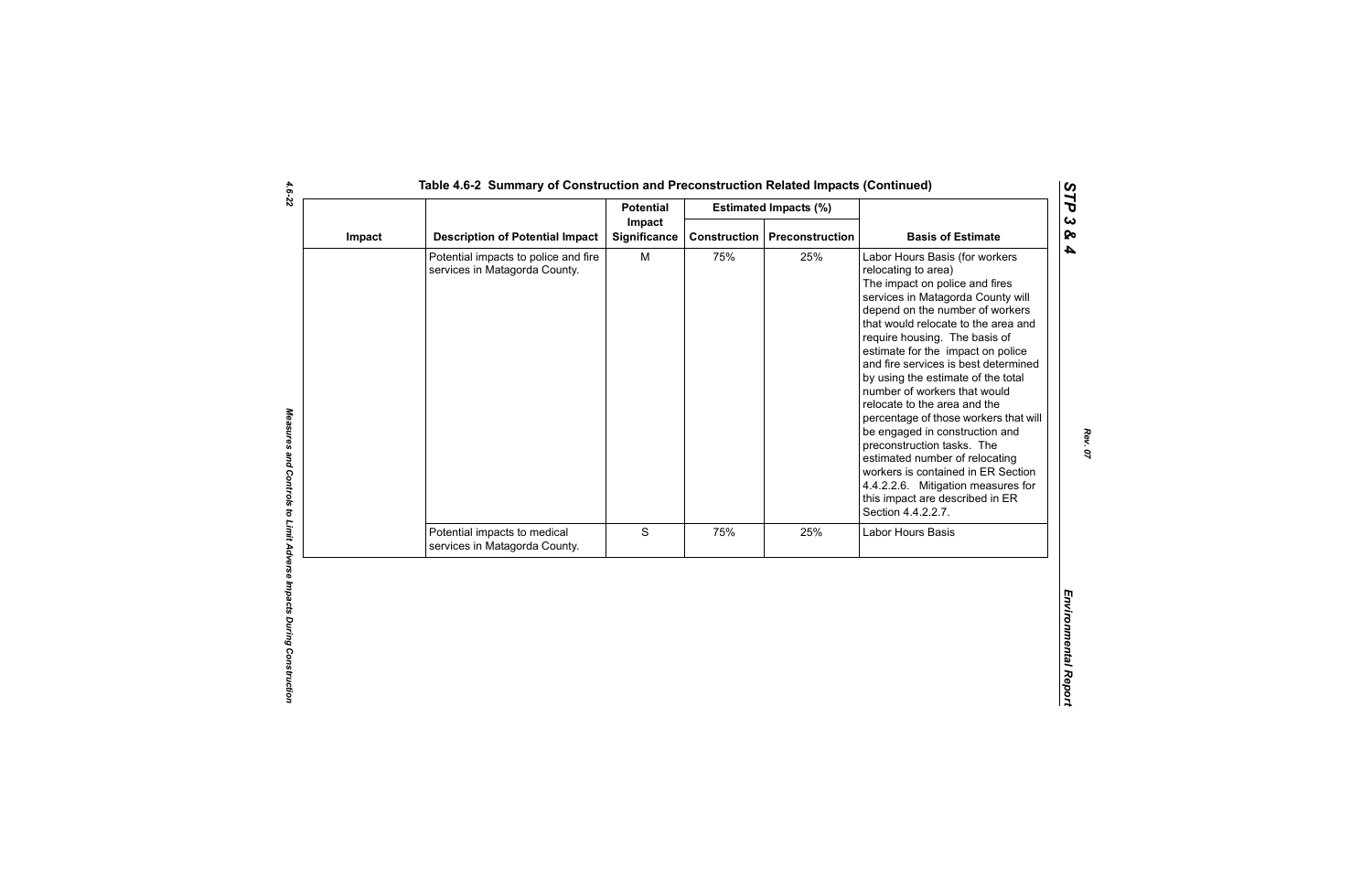|                                   |                                                                                                                                                                | <b>Potential</b>       |                     | <b>Estimated Impacts (%)</b> |                                                                                                                                                                                                                                                                                                                                                                                                                                                                                                                                                                                                                                                                                                                                                                                                                                                                 |
|-----------------------------------|----------------------------------------------------------------------------------------------------------------------------------------------------------------|------------------------|---------------------|------------------------------|-----------------------------------------------------------------------------------------------------------------------------------------------------------------------------------------------------------------------------------------------------------------------------------------------------------------------------------------------------------------------------------------------------------------------------------------------------------------------------------------------------------------------------------------------------------------------------------------------------------------------------------------------------------------------------------------------------------------------------------------------------------------------------------------------------------------------------------------------------------------|
| Impact                            | <b>Description of Potential Impact</b>                                                                                                                         | Impact<br>Significance | <b>Construction</b> | <b>Preconstruction</b>       | <b>Basis of Estimate</b>                                                                                                                                                                                                                                                                                                                                                                                                                                                                                                                                                                                                                                                                                                                                                                                                                                        |
|                                   | Potential impacts to social services<br>in Matagorda County.                                                                                                   | S                      | 75%                 | 25%                          | Labor Hours Basis                                                                                                                                                                                                                                                                                                                                                                                                                                                                                                                                                                                                                                                                                                                                                                                                                                               |
|                                   | Potential impact on the short-term<br>ability of schools in Matagorda<br>County to accommodate the<br>increase in student population.                          | $M-L$                  | 75%                 | 25%                          | Labor Hours Basis (for workers<br>relocating to area)<br>The impact on the short-term ability<br>of schools in Matagorda County to<br>accommodate the increase in<br>student population will depend on<br>the number of workers that would<br>relocate to the area and require<br>housing. The basis of estimate for<br>the impact on the short-term ability<br>of schools in Matagorda County to<br>accommodate the increase in<br>student population is best<br>determined by using the estimate of<br>the total number of workers that<br>would relocate to the area and the<br>percentage of those workers that will<br>be engaged in construction and<br>preconstruction tasks. The<br>estimated number of relocating<br>workers is contained in ER Section<br>4.4.2.2.6. Mitigation measures for<br>this impact are described in ER<br>Section 4.4.2.2.8. |
| 4.4.3<br>Environmental<br>Justice | Low-income rental housing rates<br>could increase due to increased<br>demand for housing, potentially<br>displacing low-income renters in<br>Matagorda County. | S                      | 75%                 | 25%                          | Labor Hours Basis                                                                                                                                                                                                                                                                                                                                                                                                                                                                                                                                                                                                                                                                                                                                                                                                                                               |

*STP 3 & 4*

 $4.6 - 23$